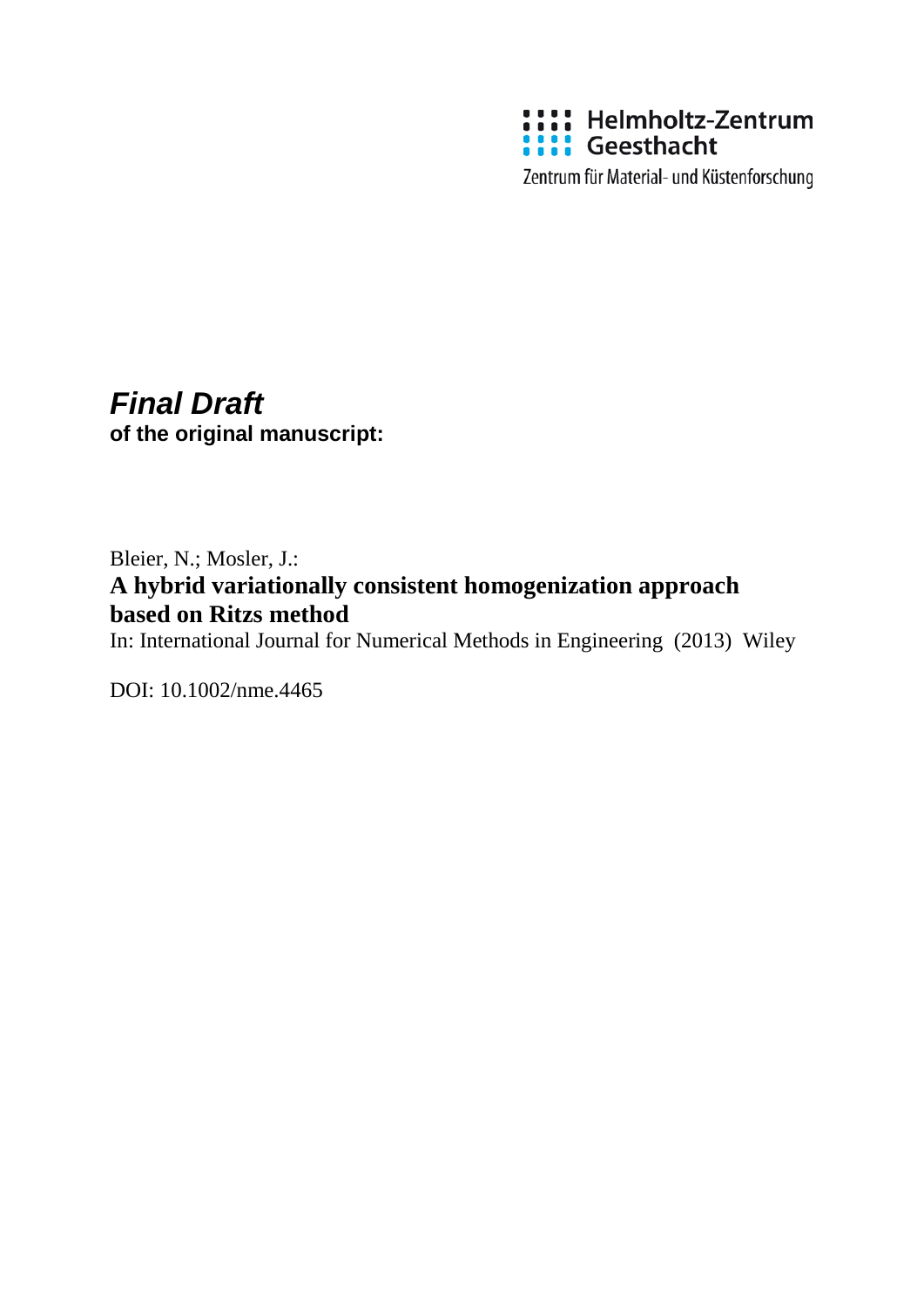# A hybrid variationally consistent homogenization approach based on Ritz's method

N. Bleier

*Institute of Mechanics* Ruhr University Bochum *D-44780 Bochum, Germany* J. Mosler

*Institute of Mechanics* TU Dortmund *D-44227 Dortmund, Germany* E-Mail: joern.mosler@tu-dortmund.de

#### SUMMARY

Multiscale approaches based on homogenization theory provide a suitable framework to incorporate information associated with a small scale (microscale) into the considered large scale (macroscopic) problem. In this connection, the present paper proposes a novel computationally efficient hybrid homogenization method. Its backbone is a variationally consistent  $FE<sup>2</sup>$  approach in which every aspect is governed by energy minimization. Particularly, scale bridging is realized by the canonical principle of energy equivalence. Since a direct implementation of the aforementioned variationally consistent  $FE<sup>2</sup>$  approach is numerically extensive, an efficient approximation based on Ritz's method is advocated. By doing so, the material parameters defining an effective macroscopic material model capturing the underlying microstructure can be efficiently computed. Furthermore, the variational scale bridging principle provides some guidance to choose a suitable family of macroscopic material models. Comparisons between the results predicted by the novel hybrid homogenization method and full field finite element simulations show that the novel method is indeed very promising for multiscale analyses.

## **1 Introduction**

The macroscopic mechanical response of materials is generally defined by the underlying microstructure which, in turn, is related to the atomistic and electron structure. Although a direct phenomenological description at the macroscale is possible in principle, such a procedure shows several problems. On the one hand, it is at best a projection of some microscale constitutive model. Consequently and common to all projection techniques, significant information is lost and, thus, important features cannot be captured. On the other hand, a direct macroscopic approach often leads to very complicated equations involving higherorder tensors which cannot be interpreted in a straightforward manner from a physics point of view, cf. [1]. A full field simulation reflecting all features of the smallest scale involved is not an alternative either, since the size of the resulting set of equations associated with the considered macroscopic engineering problem is usually too large, resulting in prohibitive numerical costs.

As a compromise between the aforementioned limiting cases, multiscale approaches based on homogenization concepts represent a promising avenue to assert the macroscopic behavior of a system showing a complex microstructure, cf. [2, 3]. Comprehensive overviews concerning numerical implementations of multiscale approaches can be found in [4–7] and references cited therein. Common to most homogenization methods is that a representative volume element (RVE) is considered within such approaches. This element is subjected to some boundary conditions reflecting the macroscopic loading. Subsequently, the boundary value problem (bvp) characterizing the RVE's mechanical response is solved and the macroscopic response (stress or strain) is computed by some averaging technique, cf. [2, 3].

Finding the solution of the bvp associated with the RVE certainly is computationally extensive. In the case of linear problems, the deformation within the RVE can fortunately be determined analytically. In this connection, the eigenstrain method going back to Eshelby is noteworthy, see [8, 9]. This mean field theory represents the cornerstone of most analytical homogenization methods. For instance, extensions of Eshelby's ideas led to the well-known self-consistent method proposed by Budiansky and Hill, cf. [10, 11] as well as to the Mori-Tanaka method, see [12]. Other analytical homogenization approaches as well as the classical bounds of Voigt/Taylor- (also known as the Cauchy-Born hypothesis in the context of atomistic models) or of Sachs/Reuss-type can be found in the excellent overviews [2, 3] and references cited therein. It bears emphasis that the classification as analytical method does not imply that computations are completely avoided. A representative example is given by the so-called viscoplastic self-consistent (VPSC) model [13].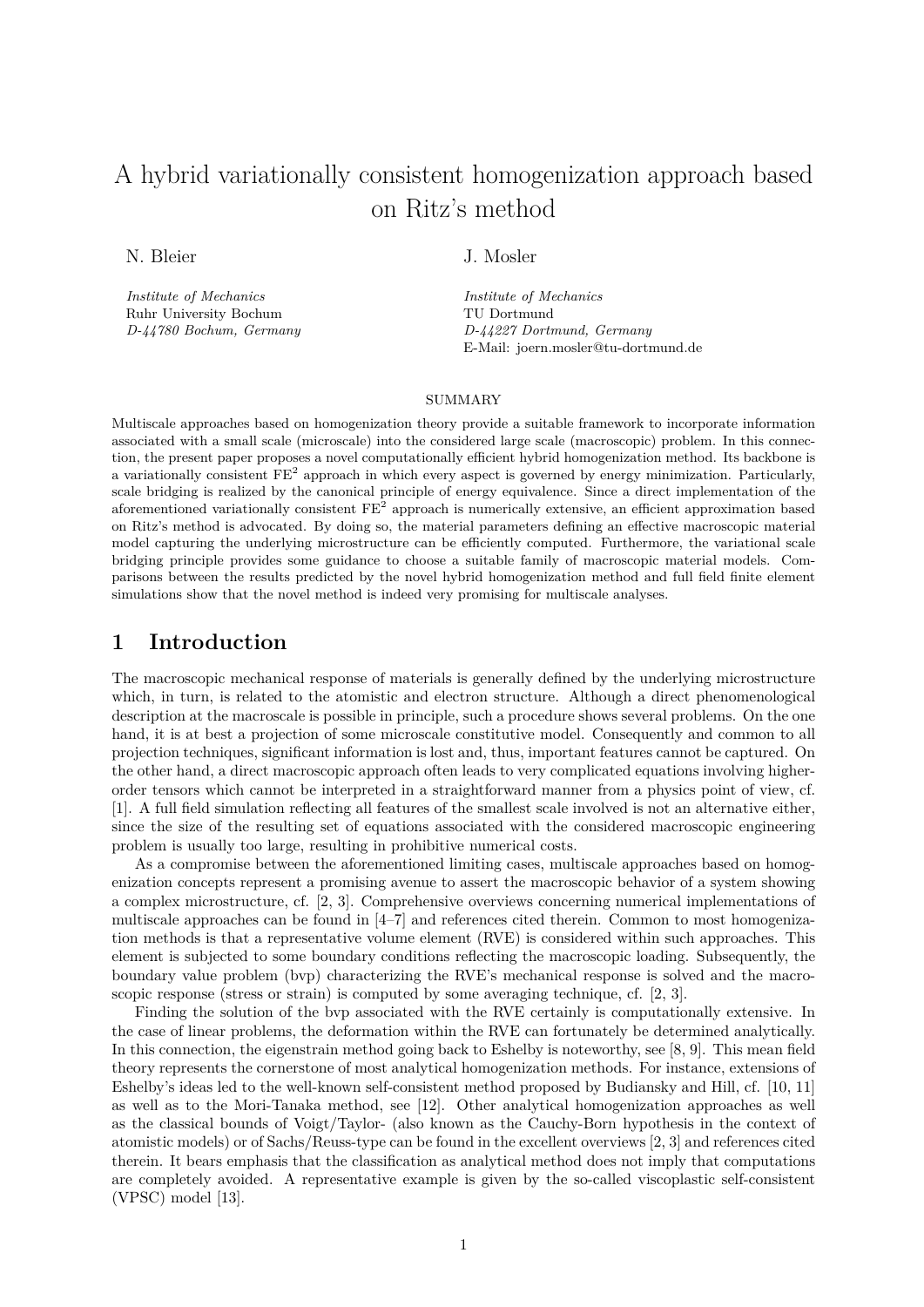Although the aforementioned analytical homogenization concepts are very appealing from a practical point of view, since numerically extensive computations are not required, their range of application is relatively narrow. This is mostly due to the underlying assumptions. For instance, the frequently considered superposition principle is only valid for linear problems, cf. [3]. By way of contrast computational homogenization schemes do not show this constraint. Among those, the so-called  $FE<sup>2</sup>$  approach originally proposed in [14, 15] is probably the most frequently applied one. For a recent and comprehensive overview, the interested reader is referred to [6]. In contrast to analytical methods, the bvp problem governing the mechanical response of the microscale is numerically solved by a finite element approximation within  $FE<sup>2</sup>$ approaches. On the one hand, that leads to a very general framework which can be applied to almost any material model including those showing a highly nonlinear stress strain response and dissipation. More explicitly, almost no restrictions associated with the constitutive model at the microstructure exist. On the other hand, this broad range of application comes along with a high computational complexity. Particularly, the computation of the algorithmic tangent at the macroscale necessary for an asymptotically quadratic convergence slows down the algorithm. For this reason, large scale FE<sup>2</sup> approaches are often not practical, although a parallel implementation is relatively straightforward.

As a compromise between numerical efficiency (closed-form solutions of analytical homogenization methods) and a broad range of applications (numerical homogenization approaches such as the  $FE<sup>2</sup>$ method), hybrid methods are promising. One such method is the non-uniform transformation field analysis (NTFA) originally proposed in [16]. In contrast to classical analytical homogenization concepts, the key idea within the NTFA is the approximation of the most relevant deformation modes at the microscale. Focusing on plastic deformation, the plastic strain field was thus considered in [16] and decomposed into time-constant modes and time-varying amplitudes the rates of which are, in turn, computed from suitable evolution equations. Consequently and in line with the classical finite element method, the approximation of an infinite-dimensional field by a suitable finite-dimensional approximation is one of the key ideas of the NTFA.

The hybrid method which will be discussed in the present paper is also based on a finite-dimensional approximation. The starting point is a variationally consistent  $FE<sup>2</sup>$  approach [5, 6], the backbone of which is a variationally consistent description of the constitutive models at the microscale, cf. [5, 17–20, 20– 22]. Without going into too much detail, every single aspect is naturally driven by energy minimization within the resulting approach. For instance, energy stability of the RVE naturally yields the updated state variables as well as the fluctuation field at the microscale. Furthermore, this minimization naturally leads to an effective macroscopic potential which defines the macroscopic stresses. Recently, the aforementioned variationally consistent FE<sup>2</sup> approach has also been employed in order to derive an efficient mean-fieldbased homogenization concept, cf. [23]. However, besides the underlying variational homogenization approach, the method discussed in the present paper differs significantly from that proposed in [23]. For instance, almost no assumptions regarding the constitutive response are required. By way of contrast, the scheme elaborated in [23] relies heavily on the structure of von Mises plasticity theory - although the approach in [23] could in principle also be applied to other constitutive models.

Although the scheme [5, 6] is mathematically and from a physics point of view very elegant, a straightforward implementation shows the same numerical complexity as standard  $FE^2$  approaches. For this reason, a novel variationally consistent approximation is proposed in the present paper. More precisely and analogously to Ritz's method, the key idea is a finite-dimensional approximation of the infinitedimensional space of effective macroscopic material models. With this approximation, the material parameters defining the considered effective macroscopic material follow naturally from the underlying minimization principle. Thus, and in contrast to classical  $FE<sup>2</sup>$  approaches, a closed-form approximation for the effective material model is obtained by the principle of energy equivalence. The choice of the finite-dimensional approximation certainly influences the resulting model. However, it will be shown that the underlying variational principle provides some guidance to choose a proper approximation. This will be confirmed by comparisons between the results predicted by the novel hybrid homogenization method and those related to a full field finite element simulation.

Certainly, the idea to identify material parameters of a macroscopic phenomenological model from numerical analyses of representative volume elements is not new, but can be found, e.g., in [24–26]. While in [24, 25] the model parameters of macroscopic yield functions have been determined by a standard least square fit in which the predictions of a macroscopic model were compared to those of a microscopic model (RVE), the parameters of an interface model were identified in [26] by minimizing the error between the averaged stresses (homogenized) resulting from a representative volume element (Gurson model) and those associated with a macroscopic cohesive zone model. The same least-squares fitting approach is also often applied, if the parameters of a macroscopic phenomenological model are to be determined based on experimentally measured data, cf. [27, 28], i.e. , conceptually, it is not important, if the material response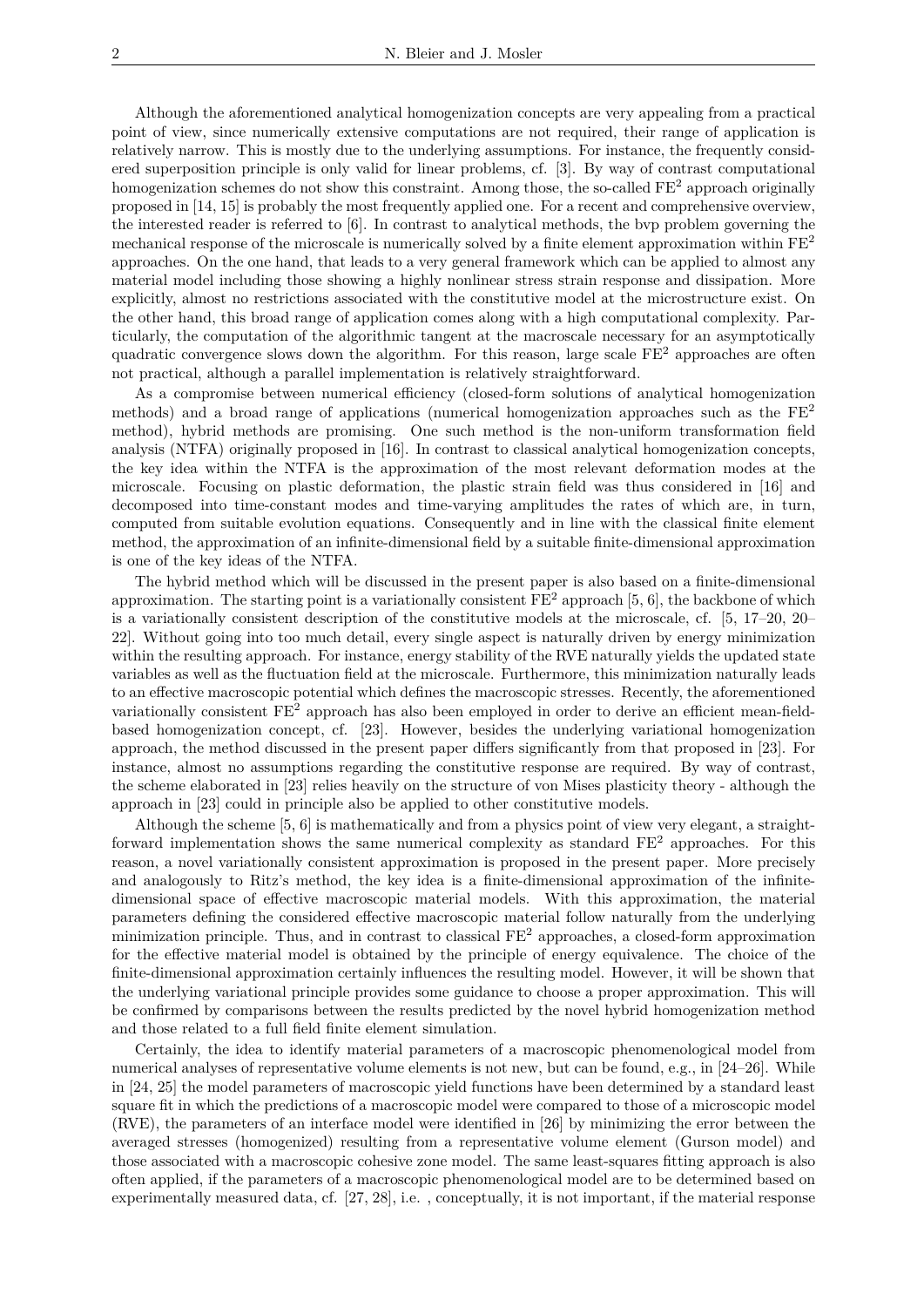is known due to real or virtual experiments (representative volume elements). In any case, the crucial point is the definition of the objective function to be minimized (the error). Usually, an ad-hoc heuristic approach is followed. By way of contrast, the novel approach based on energy minimization, which will be discussed in this paper, derives consistently from a variational FE<sup>2</sup> approach. In this respect, it bridges the gap between consistent FE<sup>2</sup> methods and classical ad-hoc material parameter identification procedures, i.e., an ad-hoc definition of an objective function is not required.

This paper is set up as follows: Section 2 deals with finite strain plasticity theory and its variationally consistent reformulation. Within the resulting model, all unknown variables such as the plastic strains follow naturally from minimizing the stress power. Subsequently, an overview about computational homogenization concepts is given in Section 3. In this connection, focus is on variationally consistent  $FE<sup>2</sup>$  approaches based on the principle of energy equivalence. The aforementioned efficient approximation based on Ritz's method is elaborated in Section 4. It represents the main novel contribution of the present paper. The applicability as well as the performance of the novel homogenization concept are finally analyzed in Section 5.

## **2 A variational formulation of finite strain plasticity theory**

The hybrid homogenization method to be discussed in the present paper represents a general framework which can be applied to a broad range of different constitutive models. A variational structure is the only requirement for this method. More precisely, the underlying constitutive models have to be based on energy minimization. However, according to  $[5, 17–20, 22]$ , this constraint is only relatively weak and thus fulfilled for most of the relevant material models. For instance, all models falling into the class of *standard dissipative solids* in the sense of Halphen & Nguyen [29] are covered. Recently, it was shown that even models based on non-associative flow rules or evolution equations can sometimes be rewritten in a variationally consistent form, cf. [21, 30]. For that purpose, a generalized principle of maximum dissipation related to *generalized standard materials* was considered in [21, 30], see also [31, 32]. Other examples for constitutive models based on energy minimization include, among others, those for deformation-induced twinning [33, 34], thermomechanically coupled phenomena [35, 36], the evolution of microstructures [37–39] or gradient-enhanced continua [40, 41].

According to the cited papers and references therein, the existence of a minimization principle is not a very strict requirement. For this reason, the paper could be written without specifying the precise form of the functional to be minimized. However, some important aspects concerning the numerical implementation could not be discussed in detail in this case. For this reason, the authors have chosen a well-known constitutive model as a prototype which shows a variational structure. To be more precise, finite strain plasticity theory shall be considered in the following.

#### **2.1 Fundamentals**

The fundamentals of plasticity theory at finite strains as well as the used notations are briefly introduced here. A summary of the most important equations is given in Tab. 1. According to that table, the yield function, the flow rule and the evolution equations are defined with respect to the intermediate configuration. Hence, the principle of material frame indifference is automatically fulfilled. Furthermore, associative evolution equations and an associative flow rule are adopted for the sake of simplicity. However, and as shown in [21, 30], variational principles can even be derived for some models not obeying the classical normality rule. The only technical requirement for rate-independent models is the positive homogeneity of degree one of the equivalent stress measure (see Eq. (4)). This technical point will be discussed later.

#### **2.2 A variational reformulation**

In line with the previous subsection, the fundamentals associated with the variational structure of finite strain plasticity theory are given here in a nutshell. The most important aspects are summarized in Tab. 2. For the sake of completeness, the equivalence between the classical formulation of finite strain plasticity according to Tab. 1 and the variational reformulation presented in Tab. 2 is briefly discussed. For that purpose, energy minimization of the stress power  $\mathcal E$  with respect to the plastic multiplier  $\lambda$  is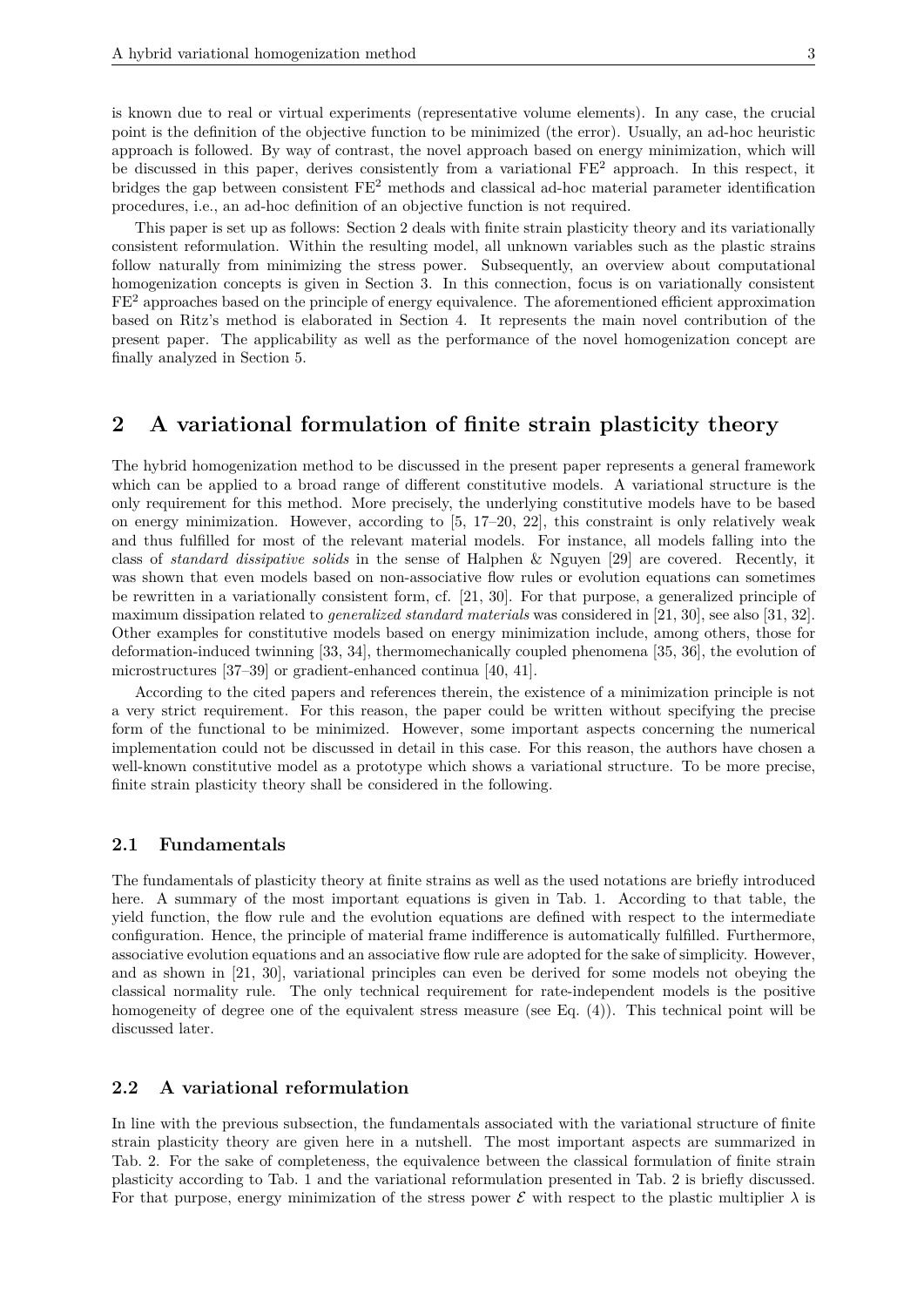• Multiplicative decomposition of the deformation gradient  $\bm{F}$  into the elastic part  $\bm{F}^e$  and the plastic part  $\mathbf{F}^{\rm p}$ , cf. [42, 43]

$$
\boldsymbol{F} = \boldsymbol{F}^{\mathrm{e}} \cdot \boldsymbol{F}^{\mathrm{p}}, \quad \text{with} \quad \det \boldsymbol{F}^{\mathrm{e}} > 0 \quad \text{and} \quad \det \boldsymbol{F}^{\mathrm{p}} > 0 \tag{1}
$$

• Additive decomposition of the Helmholtz energy Ψ

$$
\Psi = \Psi^{\text{e}}(C^{\text{e}}) + \Psi^{\text{p}}(\alpha), \quad \text{with} \quad C^{\text{e}} := \boldsymbol{F}^{\text{e}} \cdot \boldsymbol{F}^{\text{e}} \tag{2}
$$

Here,  $\alpha \in \mathbb{R}^n$  is a set of internal strain-like variables associated with hardening.

• Stress tensors following from the second-law of thermodynamics

$$
\boldsymbol{P} = \partial_{\boldsymbol{F}} \Psi, \qquad \boldsymbol{\Sigma} = 2 \, \boldsymbol{C}^{\text{e}} \cdot \partial_{\boldsymbol{C}^{\text{e}}} \Psi \tag{3}
$$

In Eq. (3), *P* denotes the Kirchhoff stresses and **Σ** are the Mandel stresses with respect to the intermediated configuration.

• Space of admissible stresses  $\mathbb{S}_{\Sigma}$  defined by a convex yield function  $\phi$  which is based on a positively homogeneous function  $\Sigma<sup>eq</sup>$  of degree one

$$
\mathbb{S}_{\Sigma} = \{ (\Sigma, Q) \in \mathbb{R}^{9+n} \mid \phi(\Sigma, Q) = \Sigma^{\text{eq}}(\Sigma, Q) - Q_0 \le 0 \}
$$
 (4)

where  $Q := -\partial_{\alpha} \Psi^{\mathbf{p}} \in \mathbb{R}^{n}$  is the stress-like internal variable conjugate to  $\alpha$ .

• Associative flow rule and evolution equations

$$
\mathbf{L}^{\mathbf{p}} = \dot{\mathbf{F}}^{\mathbf{p}} \cdot \mathbf{F}^{\mathbf{p}-1} = \lambda \partial_{\Sigma} \phi, \qquad \dot{\alpha} = \lambda \partial_{\mathbf{Q}} \phi \tag{5}
$$

Here,  $\lambda$  denotes the plastic multiplier and the superposed dot represents the material time derivative.

• Karush-Kuhn-Tucker optimality conditions

$$
\lambda \ge 0, \quad \phi \le 0, \quad \lambda \phi = 0 \tag{6}
$$

• Dissipation inequality and its reduced form

$$
\mathcal{D} = \boldsymbol{P} : \dot{\boldsymbol{F}} - \dot{\boldsymbol{\Psi}} = \boldsymbol{\Sigma} : \boldsymbol{L}^{p} - \dot{\boldsymbol{\Psi}}^{p} = \lambda \ Q_{0} \ge 0 \tag{7}
$$

Table 1: Fundamental equations defining associative rate-independent plasticity theory at finite strains

• Stress power for admissible states

$$
\mathcal{E}(\dot{F}, \lambda, \mathbf{M}) = \mathbf{P} : \dot{F} = \dot{\Psi} + \lambda Q_0 \tag{8}
$$

Here,  $M := \partial_{\Sigma} \phi$  denotes the flow direction.

• Variational principle defining the rate of the internal variables ( $\lambda$  and  $\boldsymbol{M}$ )

$$
(\lambda, \mathbf{M}) = \arg\inf_{\lambda, \mathbf{M}} \mathcal{E}|_{\dot{F} = 0} \tag{9}
$$

• Stresses derived from a pseudo potential

$$
\boldsymbol{P} = \partial_{\dot{\boldsymbol{F}}} \mathcal{E}_{\text{red}}, \qquad \mathcal{E}_{\text{red}} := \inf_{\lambda, \boldsymbol{M}} \mathcal{E} \tag{10}
$$

Table 2: The variational structure of associative finite strain plasticity, cf. [5, 17–20, 22]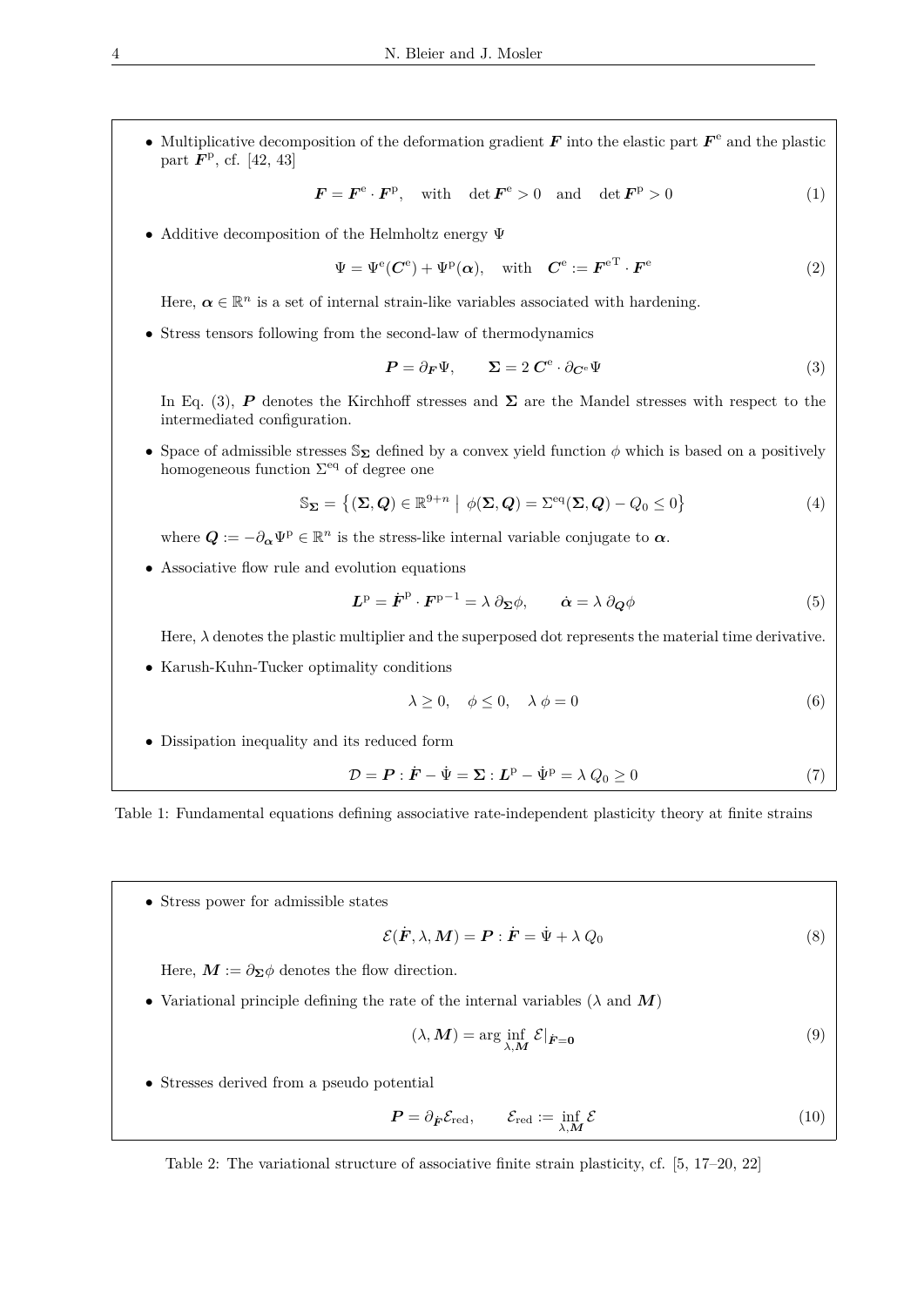analyzed. Computing the respective partial derivative of  $\mathcal{E}$ , the corresponding condition reads

$$
\frac{\partial \mathcal{E}}{\partial \lambda} = \frac{\partial \Psi^{\mathbf{e}}}{\partial \mathbf{F}^{\mathbf{e}}} : \frac{\partial \mathbf{F}^{\mathbf{e}}}{\partial \mathbf{F}^{\mathbf{p}}} : (\partial_{\Sigma} \phi \cdot \mathbf{F}^{\mathbf{p}}) + \frac{\partial \Psi^{\mathbf{p}}}{\partial \alpha} \cdot \partial_{\mathbf{Q}} \phi + Q_{0}
$$
\n
$$
= -\Sigma : \partial_{\Sigma} \phi - Q \cdot \partial_{\mathbf{Q}} \phi + Q_{0}
$$
\n
$$
= -\phi \qquad \geq 0.
$$
\n(11)

Hence, energy minimization enforces admissible stress states, i.e.  $\phi \leq 0$ . Further details are omitted here, but can be found, e.g. in [5, 17–20, 22].

Although the minimization principle (9) is conceptually very simple, the nonlinear constraints resulting from the flow rule  $M = \partial_{\Sigma} \phi$  require special care. One efficient approach which fulfills such constraints a priori was recently proposed in [20]. It is based on the concept of so-called *pseudo stresses*, denoted as  $\Sigma$  which are not necessarily identical to their real counterparts  $\Sigma$ . However, they lead to the same flow direction, i.e.,  $\mathbf{M} = \partial \mathbf{\Sigma} \phi |_{\mathbf{\Sigma}} = \partial \mathbf{\Sigma} \phi |_{\mathbf{\Sigma}}$ . Introducing these pseudo stresses, minimization principle (9) now reads

$$
(\lambda, \tilde{\Sigma}) = \arg\inf_{\lambda, \tilde{\Sigma}} \mathcal{E}(\dot{F}, \lambda, \tilde{\Sigma})|_{\dot{F} = 0}.
$$
\n(12)

Further details can be found in [20, 22].

#### **2.3 Numerical implementation**

Based on variational principle (12) a numerical implementation can be developed in a natural way. For this purpose, a time interval  $[t_n; t_{n+1}]$  is considered and the continuous problem (12) is transformed into its discrete counterpart

$$
(\Delta\lambda, \tilde{\Sigma}_{n+1}) = \arg\inf_{\Delta\lambda, \tilde{\Sigma}_{n+1}} I_{\text{inc}}|_{\mathbf{F}_{n+1} = \text{const}}
$$
(13)

with

$$
I_{\text{inc}}(\boldsymbol{F}_{n+1}, \Delta \lambda, \tilde{\boldsymbol{\Sigma}}_{n+1}) := \int_{t_n}^{t_{n+1}} \mathcal{E} dt = \Psi_{n+1} - \Psi_n + \Delta \lambda Q_0, \quad \Delta \lambda := \int_{t_n}^{t_{n+1}} \lambda dt. \tag{14}
$$

The computation of  $\Psi_{n+1}$  requires the updated deformation gradient  $\mathbf{F}_{n+1}^{\text{p}}$  as well as the internal variables  $\alpha_{n+1}$ . Regarding  $\mathbf{F}_{n+1}^{\text{p}} = \mathbf{F}_{n+1}^{\text{p}}(\Delta \lambda, \tilde{\Sigma}_{n+1}),$  an implicit time integration based on the exponential map is employed, while the internal variables  $\alpha$  are integrated by means of a standard backward Euler integration. Once problem (13) has been solved, the update of the stresses is given by

$$
\boldsymbol{P}_{n+1} = \frac{\partial I_{\text{inc}}^{\text{red}}}{\partial \boldsymbol{F}_{n+1}}, \qquad I_{\text{inc}}^{\text{red}} = \inf_{\Delta \lambda, \tilde{\boldsymbol{\Sigma}}_{n+1}} I_{\text{inc}} |_{\boldsymbol{F}_{n+1} = \text{const}}.
$$
(15)

As mentioned in [22], a minimization of Eq. (14) by using the classical Newton-Raphson scheme can lead to numerical problems, since the Hessian of  $I_{inc}$  can be singular. This is strongly related to the positive homogeneity of the equivalent stress  $\Sigma^{\text{eq}}$  of degree one. In this case,

$$
\boldsymbol{M}(\tilde{\boldsymbol{\Sigma}}) = \left. \frac{\partial \phi}{\partial \boldsymbol{\Sigma}} \right|_{\tilde{\boldsymbol{\Sigma}}} = \left. \frac{\partial \phi}{\partial \boldsymbol{\Sigma}} \right|_{c \, \tilde{\boldsymbol{\Sigma}}} = \boldsymbol{M}(c \, \tilde{\boldsymbol{\Sigma}}), \qquad \forall c \in \mathbb{R}^+.
$$
\n(16)

In order to eliminate this non-uniqueness, the tensor  $\tilde{\Sigma}$  can be normalized. In [22] that was implemented by a spectral decomposition of the type

$$
\tilde{\Sigma} := \sum_{k=1}^{3} \tilde{\Sigma}_k(\psi, \rho) \ B_k \tag{17}
$$

with the eigenvalues

$$
\tilde{\Sigma}_1 = \sin \psi \cos \rho, \quad \tilde{\Sigma}_2 = \sin \psi \sin \rho, \quad \tilde{\Sigma}_3 = \cos \psi \tag{18}
$$

depending on the angles  $\rho$  and  $\psi$ . For a symmetrical flow rule, the basis  $B_k$  is also symmetric and can be defined by three Euler angles, whereas for an unsymmetrical flow rule, six angles are required. Further details on the implementation of variational constitutive updates are provided in [22].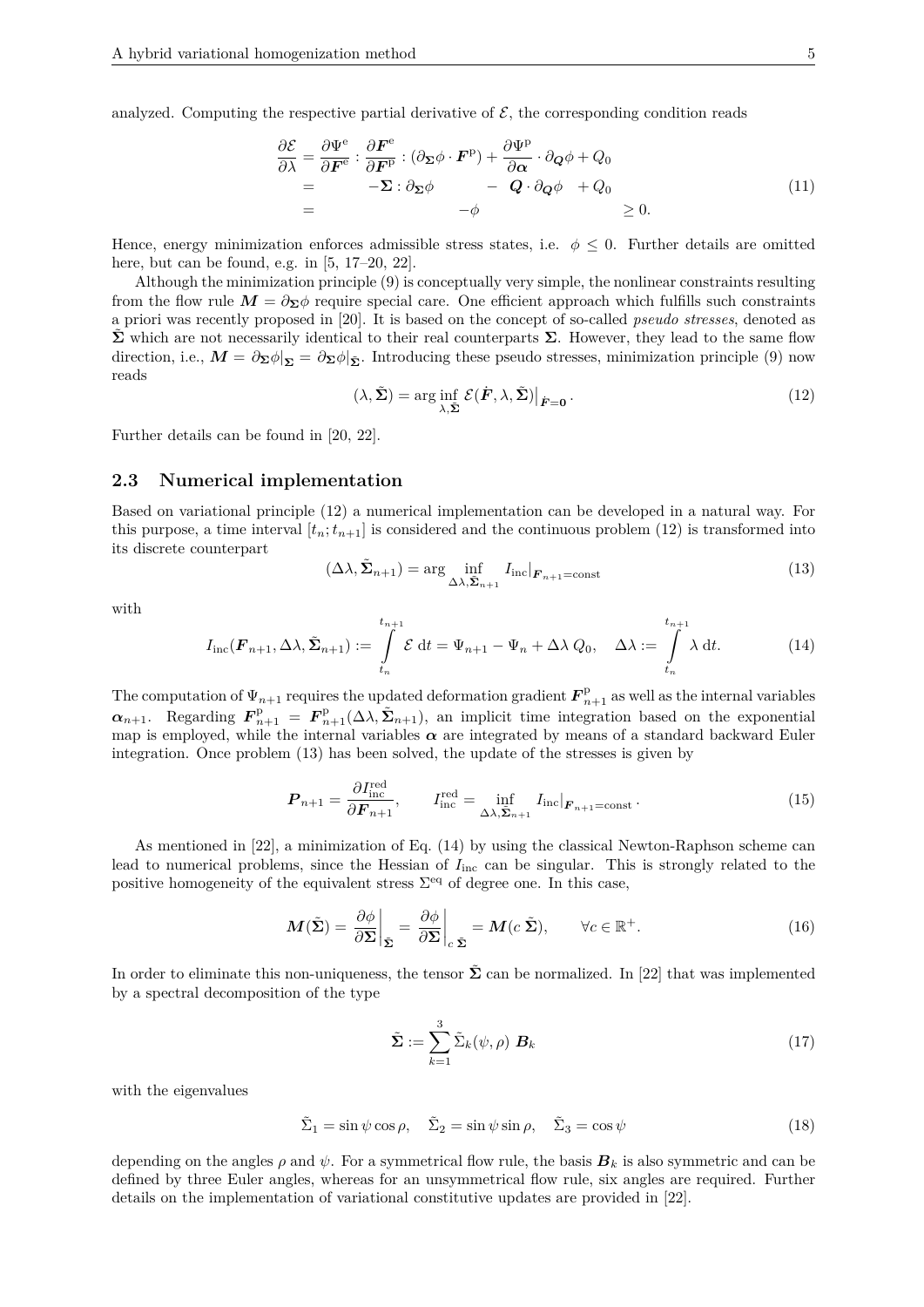## **3 Computational homogenization methods based on energy minimization**

Purely macroscopic phenomenological models such as those discussed in the previous section are sometimes not sufficient to capture all relevant features associated with the microscale. Efficient approaches allowing the incorporation of such features are provided by computational homogenization methods. In the present section, focus is on a special class of these methods – the so-called  $FE^2$  approaches, cf. [14, 15]. For a recent and comprehensive overview, the interested reader is referred to [6]. In contrast to the most frequently applied FE<sup>2</sup> implementations, a variational framework in line with [6] is considered here. While the first part of the present section gives a concise state-of-the-art review concerning the fundamentals of FE<sup>2</sup> approaches with focus on variationally consistent formulations, numerical aspects are discussed at the end.

#### **3.1 Fundamentals**

In the following, a representative volume element B (RVE) consisting of the solid phase  $\Omega$  and holes  $\mathcal{H}$ is considered, i.e.  $\mathcal{B} = \Omega \cup \mathcal{H}$ . Variables describing the local state of constituents belonging to  $\Omega$  (the microscale) are written in standard notation, e.g., *F* is the deformation gradient. In contrast, variables related to the average response of the RVE (macroscale) are denoted by overlined letters, e.g.,  $\bar{F}$  is the macroscopic deformation gradient.

#### **3.1.1 Kinematics**

One cornerstone of multiscale concepts in general is the homogenization assumption (also known as prolongation assumption). In this connection and in line with [6] and others, the deformation gradient at the microscale is additively decomposed into that at the macroscale and a superposed fluctuation field denoted as *w*, i.e.,

$$
\mathbf{F} = \bar{\mathbf{F}} + \text{GRAD}\mathbf{w}.\tag{19}
$$

Accordingly, the deformation within the RVE is defined by

$$
\varphi = \bar{F} \cdot X + w. \tag{20}
$$

Consequently, Eq. (19) represents a first-order approximation which is computationally efficient, but which cannot capture size-effects. For higher-order computational homogenization schemes, the interested reader is referred to [44] . Certainly, the deformation at the microscale and that at the macroscale are coupled. That implies a constraint on the fluctuation field *w*. Following [45], the deformation at the macroscale is computed from surface data of the microscale according to

$$
\bar{F} = \frac{1}{|\mathcal{B}|} \int_{\partial \mathcal{B}} \varphi \otimes \mathbf{N} \, \mathrm{d}A \tag{21}
$$

where  $N$  is the referential outward normal vector of the RVE. As becomes evident, the macroscopic deformation gradient defined by Eq. (21) is the standard average deformation gradient  $1/|B| \int_{\mathcal{B}} \mathbf{F} dV$ , if the RVE contains neither holes nor discontinuities. Thus, Eq.  $(21)$  justifies the interpretation of  $\bar{F}$  as the macroscopic deformation gradient. By inserting Eq. (19) into Eq. (21), the fluctuation field has to fulfill the condition

$$
\frac{1}{|\mathcal{B}|} \int_{\partial \mathcal{B}} \mathbf{w} \otimes \mathbf{N} \, dA = \mathbf{0}.
$$
 (22)

Eq. (22) can be a priori enforced by different choices such as the classical Taylor assumption  $w = 0$  $\forall X \in \mathcal{B}$  or homogeneous fluctuations at the boundary ( $w = 0 \ \forall X \in \partial \mathcal{B}$ ). The softest response is obtained by homogeneous traction boundary conditions. The respective stress state can be interpreted as a Lagrange multiplier enforcing Eq. (22) in a weak form. Between the limiting cases of homogeneous fluctuations and stresses at the boundary of the RVE, periodic boundary conditions for *w* represent another admissible choice complying with Eq. (22). The different mechanical response as predicted by the different boundary conditions can be effectively estimated by using the variational structure of the underlying constitutive response (if such a structure exists). This will be shown in the following paragraph.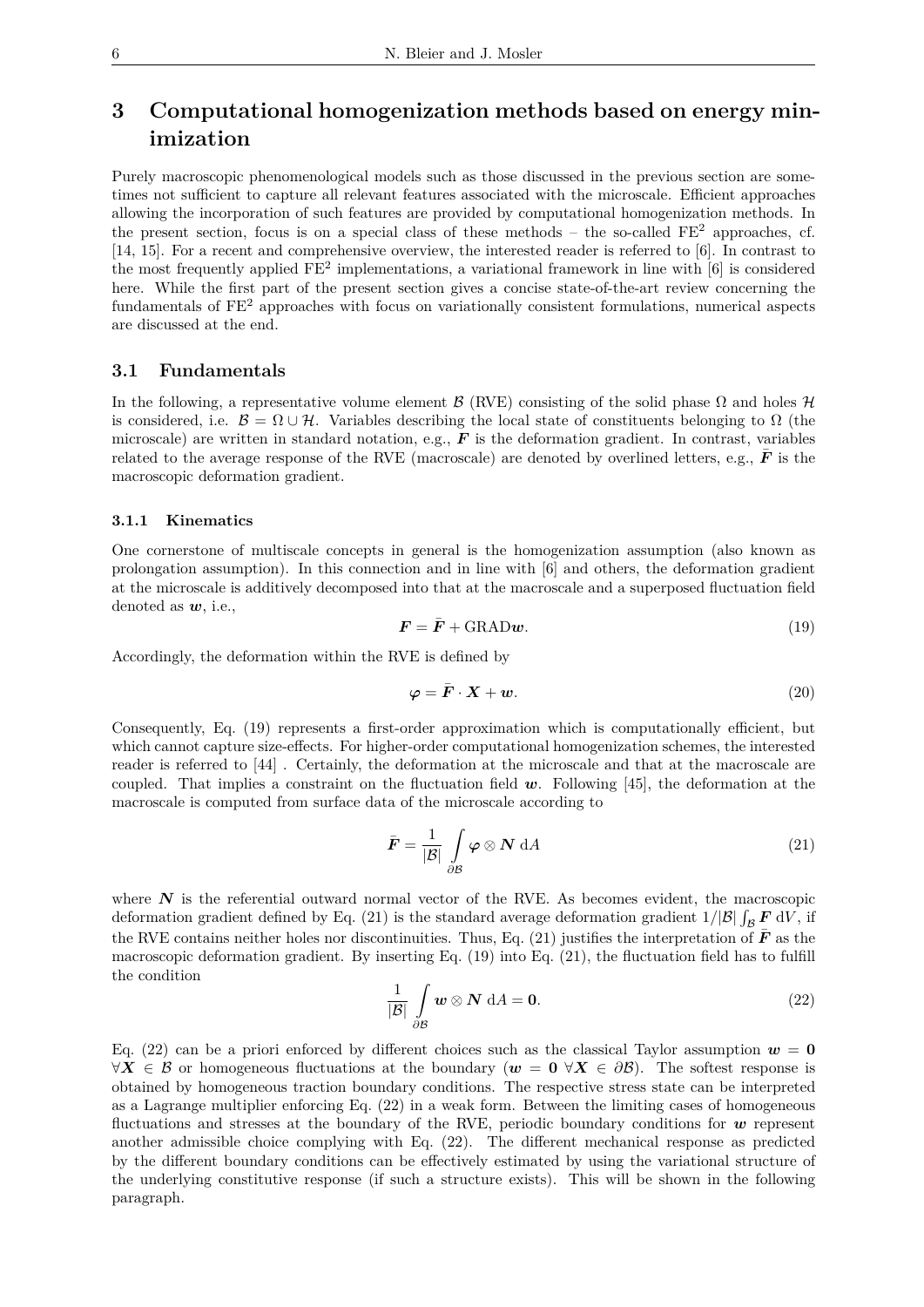#### **3.1.2 Macroscopic stresses**

Dual to Eq. (21), the macroscopic stresses  $\bar{P}$  are often defined by

$$
\bar{P} := \frac{1}{|\mathcal{B}|} \int_{\partial \mathcal{B}} t \otimes \mathbf{N} \, \mathrm{d}A \tag{23}
$$

where **t** is the traction vector at the boundary of the RVE (referential description). In the case of stress-free holes, this definition of  $\bar{P}$  complies with the average stresses of the microscale, i.e.  $\bar{P} = 1/|B| \int_B P dV$ . Furthermore, the macroscopic variables  $\bar{F}$  and  $\bar{P}$  introduced by Eq. (21) and Eq. (23), together with the aforementioned boundary conditions at the RVE, fulfill the so-called Hill-Mandel-condition, cf. [46]

$$
\bar{\boldsymbol{P}} : \dot{\bar{\boldsymbol{F}}} = \frac{1}{|\mathcal{B}|} \int_{\mathcal{B}} \boldsymbol{P} : \dot{\boldsymbol{F}} \, \mathrm{d}V. \tag{24}
$$

According to Eq. (24), the average stress power at the microscale equals the one at the macroscale. Consequently, by assuming constitutive models showing a variational structure such as those discussed in Section 2, Eq. (24) can be rewritten into the compact notation

$$
\bar{\mathcal{E}} = \frac{1}{|\mathcal{B}|} \int_{\mathcal{B}} \mathcal{E} \, \mathrm{d}V. \tag{25}
$$

Since Eqs. (21) and (23) imply Eq. (24) (respectively Eq. (25)), one could alternatively define the macroscopic stresses implicitly. To be more precise, one could postulate Eqs. (21) and (25). This idea will be elaborated within the next paragraph. Concerning elasticity, such ideas go back to [47], whereas for inelastic solids the interested reader is referred to [5, 6]. However, it bears emphasis that, although the framework presented here is eventually equivalent to that previously advocated in [5, 6], the underlying motivation is different. In [5, 6], the analogous structure of standard dissipative materials and hyperelasticity was the key observation. By way of contrast, the dependence between Eqs. (21), (23) and (25) represents the starting point within the present paper.

Combining Eq. (12) and Eq. (19) and assuming further that plasticity at the microscale is governed by the variational framework discussed in Subsection 2.2, the stress power at the microscale is a function of the type

$$
\mathcal{E} = \mathcal{E}(\dot{\bar{\mathbf{F}}}, \dot{\boldsymbol{w}}, \lambda, \tilde{\boldsymbol{\Sigma}}). \tag{26}
$$

In this case and in line with Eq. (12), the plastic multiplier  $\lambda$  as well as the flow direction represented by the pseudo stresses  $\tilde{\Sigma}$  follow from the variational principle

$$
(\lambda, \tilde{\Sigma}) = \arg\inf_{\lambda, \tilde{\Sigma}} \mathcal{E}(\dot{\bar{F}}, \dot{w}, \lambda, \tilde{\Sigma}) \Big|_{\dot{w} = \text{const}, \dot{\bar{F}} = \text{const}} \tag{27}
$$

which, in turn, implicitly introduces the reduced stress power

$$
\mathcal{E}_{\text{red}}(\dot{\bar{\boldsymbol{F}}}, \dot{\boldsymbol{w}}) = \inf_{\lambda, \tilde{\boldsymbol{\Sigma}}} \mathcal{E}(\dot{\bar{\boldsymbol{F}}}, \dot{\boldsymbol{w}}, \lambda, \tilde{\boldsymbol{\Sigma}}). \tag{28}
$$

By way of contrast, the reduced stress power at the macroscale does not depend on the fluctuation field *w*, i.e

$$
\bar{\mathcal{E}}_{\text{red}} = \bar{\mathcal{E}}_{\text{red}}(\dot{\bar{\boldsymbol{F}}}).\tag{29}
$$

Accordingly, by inserting Eq. (28) and Eq. (29) into the homogenization condition (25), it is evident that the boundary conditions associated with *w* alone are not sufficient for a scale transition. To be more explicit, the fluctuation field  $w$  has to be known everywhere – also in the interior of the body. Typically, the fluctuation field is computed such that equilibrium at the microscale is fulfilled. Ignoring body forces within the RVE, the respective condition therefore reads

$$
DIVP = 0 \qquad w \in \mathcal{W}.\tag{30}
$$

Here,  $W$  denotes the space of admissible fluctuation fields and hence, this space depends on the assumed boundary conditions of the RVE. As shown, e.g. in [5, 6, 47] (see also the seminal work [45]), Eq. (30) can be rewritten into the variational form

$$
\dot{\boldsymbol{w}} = \arg\inf_{\dot{\boldsymbol{w}}} \left\{ \frac{1}{|\mathcal{B}|} \int_{\mathcal{B}} \mathcal{E}_{\text{red}}(\dot{\boldsymbol{F}}, \dot{\boldsymbol{w}}) \, \mathrm{d}V \right\} \Big|_{\dot{\boldsymbol{F}} = \text{const}, \boldsymbol{w} \in \mathcal{W}}.
$$
\n(31)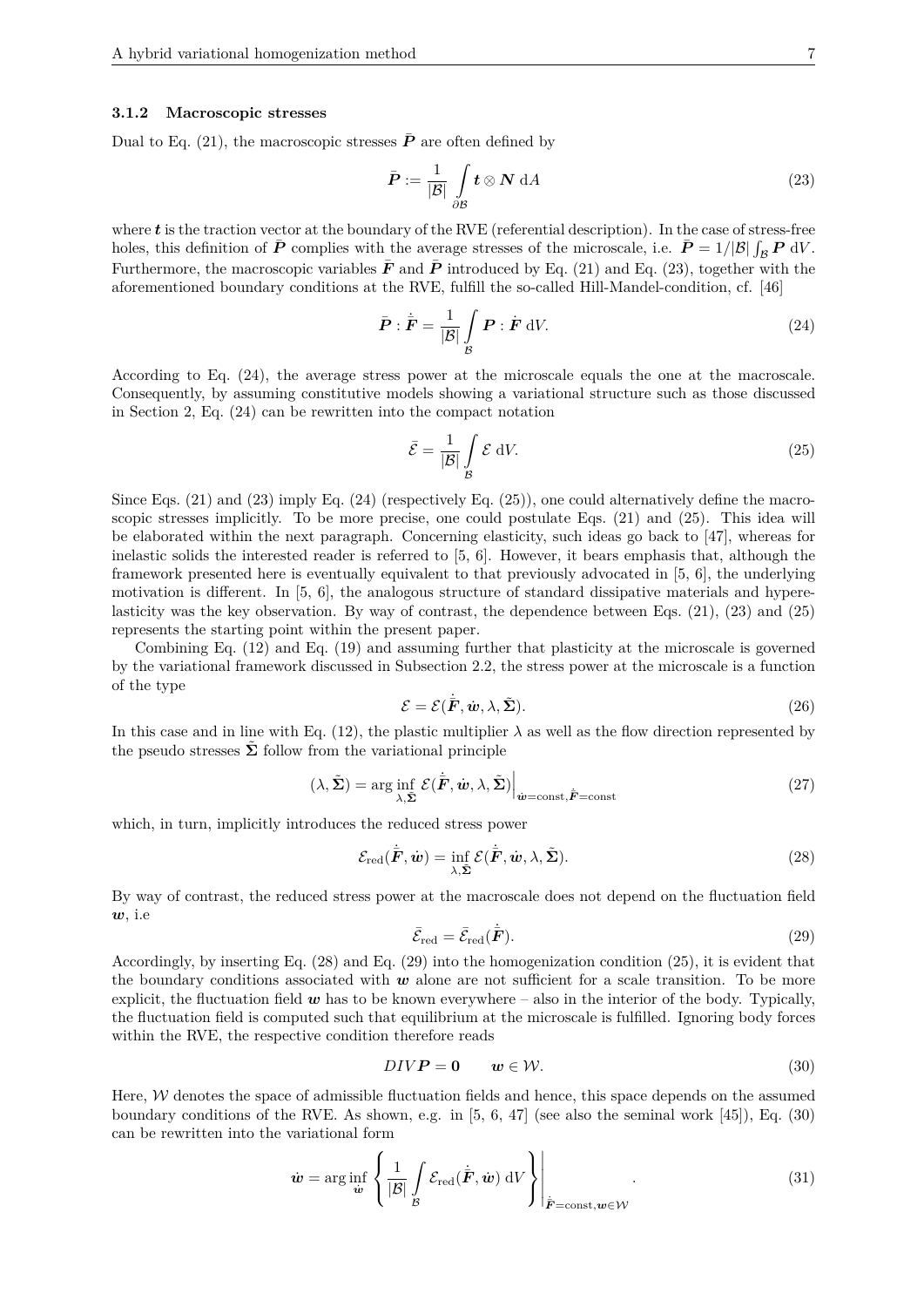The equivalence of Eq. (30) and Eq. (31) can be proved in straightforward manner. For instance, the necessary condition for minimizing the averaged microscopic stress power reads

$$
\frac{1}{|\mathcal{B}|} \int_{\mathcal{B}} \mathbf{P} : \text{GRAD} \delta \mathbf{w} \, \mathrm{d}V = 0 \qquad \forall \delta \mathbf{w} \in \mathcal{W}_0. \tag{32}
$$

Here, the definition of the first Piola-Kirchhoff stresses at the microscale  $P = \partial_F \mathcal{E}_{\text{red}}$  has been used. Accordingly, minimization principle (31) implies the principle of virtual work which is known to be equivalent to the strong form of equilibrium (30). Further technical details concerning the boundary conditions or the case of homogeneous prescribed tractions at the RVE are not considered here, but can be found in [6].

Combining Eq. (25) and Eq. (31), the reduced stress power at the macroscale is defined as

$$
\bar{\mathcal{E}}_{\text{red}}(\dot{\bar{\boldsymbol{F}}}) := \inf_{\dot{\boldsymbol{w}}} \left\{ \frac{1}{|\mathcal{B}|} \int_{\mathcal{B}} \mathcal{E}_{\text{red}}(\dot{\bar{\boldsymbol{F}}}, \dot{\boldsymbol{w}}) \, \mathrm{d}V \right\} \Bigg|_{\dot{\bar{\boldsymbol{F}}} = \text{const}, \boldsymbol{w} \in \mathcal{W}}.
$$
\n(33)

Since the macroscopic stress power can alternatively be written as

$$
\bar{\mathcal{E}}_{\text{red}}(\dot{\bar{\boldsymbol{F}}}) = \bar{\boldsymbol{P}} : \dot{\bar{\boldsymbol{F}}},\tag{34}
$$

the macroscopic stresses are simply the partial derivative of the averaged microscopic stress power, i.e.

$$
\bar{P} = \frac{\partial}{\partial \bar{F}} \inf_{\dot{w}} \left\{ \frac{1}{|\mathcal{B}|} \int_{\mathcal{B}} \mathcal{E}_{\text{red}}(\dot{\bar{F}}, \dot{w}) \, \mathrm{d}V \right\} \Big|_{\dot{F} = \text{const}, \, \dot{w} \in \mathcal{W}} . \tag{35}
$$

Further details can be found in [6].

**Remark 1** *Once more, it bears emphasis that the starting point of the discussed variational homogenization concept was the kinematical assumption (21) and the postulate of energy equivalence (25). The definition of the stresses (35) is implied by these assumptions. That is in contrast to classical homogenization theories in which a scale transition for the strains as well as for the stresses is usually postulated. Conceptually, the difference between classical computational homogenization and the discussed variational approach can be sketched as follows:*

| Assumptions                                                                                                                                                                  | Consequences                       |      |
|------------------------------------------------------------------------------------------------------------------------------------------------------------------------------|------------------------------------|------|
| $\begin{array}{ll} \textit{traditional} & \left\{ \begin{array}{l} \textit{Kinematics (21)}\\ \textit{Stresses (21)} \end{array} \right. \end{array}$<br>Boundary conditions | Hill-Mandel condition (24)         | (36) |
| $\int$ Kinematics (21)<br>variational $\left\{$ Hill-Mandel condition (24)<br>$\label{eq:boundary} Boundary\ conditions$                                                     | $\Rightarrow$ <i>Stresses</i> (21) |      |

Clearly, both formulations are equivalent in the case of classical boundary conditions such as the periodic boundary conditions employed in the present paper. However, this equivalence is not fulfilled in general.

#### **3.2 Numerical aspects**

The goal of the numerical implementation is the computation of the macroscopic stresses  $\bar{P}$  at time  $t_{n+1}$ based on the prescribed macroscopic strains  $\bar{F}_{n+1}$ . This problem is common to all displacement-driven finite element implementations.

#### **3.2.1 Boundary conditions for the RVE**

In the following, only periodic boundary conditions for the fluctuations *w* will be considered. As a special case they include homogeneous boundary fluctuations, i.e., with  $W_{\text{hom}}$  denoting the respective space and W<sub>per</sub> representing the space of admissible displacement fluctuations which are periodic,  $W_{\text{hom}} \subset W_{\text{per}}$ . Consequently,

$$
\bar{\mathcal{E}}^{\text{per}}(\dot{\bar{\boldsymbol{F}}}) \leq \bar{\mathcal{E}}^{\text{hom}}(\dot{\bar{\boldsymbol{F}}}) \leq \bar{\mathcal{E}}^{\text{Taylor}}(\dot{\bar{\boldsymbol{F}}}) \qquad \forall \dot{\bar{\boldsymbol{F}}} \tag{37}
$$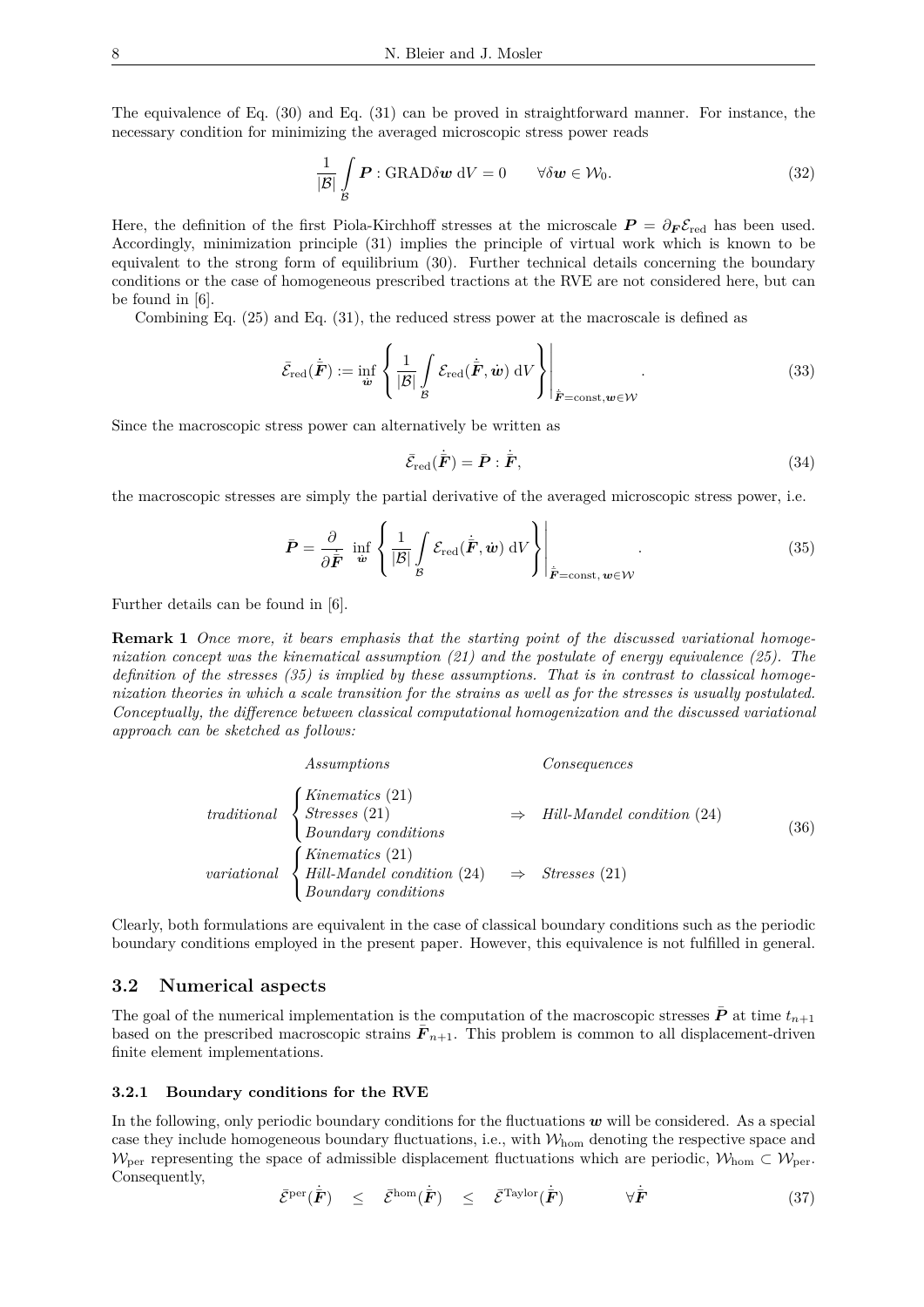with

$$
\bar{\mathcal{E}}^{\text{per}}(\dot{\bar{\boldsymbol{F}}}) := \inf_{\dot{\boldsymbol{w}} \in \mathcal{W}_{\text{per}}} \left\{ \frac{1}{|\mathcal{B}|} \int_{\mathcal{B}} \mathcal{E}_{\text{red}}(\dot{\bar{\boldsymbol{F}}}, \dot{\boldsymbol{w}}) \, \mathrm{d}V \right\},\tag{38}
$$

$$
\bar{\mathcal{E}}^{\text{hom}}(\dot{\bar{\boldsymbol{F}}}) := \inf_{\dot{\boldsymbol{w}} \in \mathcal{W}_{\text{hom}}} \left\{ \frac{1}{|\mathcal{B}|} \int_{\mathcal{B}} \mathcal{E}_{\text{red}}(\dot{\bar{\boldsymbol{F}}}, \dot{\boldsymbol{w}}) \, \mathrm{d}V \right\},\tag{39}
$$

$$
\bar{\mathcal{E}}^{\text{Taylor}}(\dot{\bar{\boldsymbol{F}}}) := \left\{ \left. \frac{1}{|\mathcal{B}|} \int_{\mathcal{B}} \mathcal{E}_{\text{red}}(\dot{\bar{\boldsymbol{F}}}, \dot{\boldsymbol{w}}) \, \mathrm{d}V \right\} \right|_{\dot{\boldsymbol{w}} = \mathbf{0}}.
$$
\n(40)

According to Eq. (37), periodic boundary conditions lead to a softer mechanical response, because they are less restrictive ( $\emptyset \subset \mathcal{W}_{\text{hom}} \subset \mathcal{W}_{\text{per}}$ ). Similarly, one can show that the softest response is provided by homogeneous traction conditions. For such boundary conditions, the implementation has to be modified significantly, cf. [6]. In practice, periodic boundary conditions bounded by the limiting cases of homogeneous fluctuations (or the even more restrictive Taylor assumption  $w = 0$ ) and homogeneous tractions have proven to yield usually the most realistic mechanical response, cf. [6]. For this reason, such boundary conditions will also be considered in the present paper.

#### **3.2.2 Update of the macroscopic stresses**

In this section, the computation of the macroscopic stresses  $\bar{P}$  at pseudo time  $t_{n+1}$  is briefly presented, see also [6]. In this connection, an underlying displacement-driven finite element formulation is assumed. Accordingly, the macroscopic deformation gradient at time  $t_{n+1}$  denoted as  $\bar{F}_{n+1}$  is known a priori. With this notation, the backward-Euler approximation of the microscopic stress power (see Eq. (14)) integrated over the time interval  $[t_n; t_{n+1}]$  yields

$$
I_{\text{inc}} := \int\limits_{t_n}^{t_{n+1}} \mathcal{E} dt = \Psi_{n+1}(\bar{F}_{n+1}, \boldsymbol{w}_{n+1}, \Delta \lambda, \tilde{\Sigma}_{n+1}) - \Psi_n + \Delta \lambda Q_0.
$$
 (41)

Based on this incrementally defined energy, the respective macroscopic energy is introduced by the variational principle

$$
\bar{I}_{\text{inc}}(\bar{\boldsymbol{F}}_{n+1}) := \inf_{\boldsymbol{w}_{n+1}} \inf_{\Delta \lambda, \tilde{\boldsymbol{\Sigma}}_{n+1}} \left\{ \frac{1}{|\mathcal{B}|} \int_{\mathcal{B}} I_{\text{inc}}(\bar{\boldsymbol{F}}_{n+1}, \boldsymbol{w}_{n+1}, \Delta \lambda, \tilde{\boldsymbol{\Sigma}}_{n+1}) \, \mathrm{d}V \right\} \tag{42}
$$

which, in turn, leads to the updated macroscopic stresses

$$
\bar{P}_{n+1} = \frac{\partial \bar{I}_{\text{inc}}(\bar{F}_{n+1})}{\partial \bar{F}_{n+1}}.
$$
\n(43)

It bears emphasis that the integrated plastic multiplier  $\Delta\lambda$  and the pseudo stresses  $\tilde{\Sigma}$  in Eq. (42) have to be interpreted as fields, i.e., they can vary within the RVE.

In order to solve Eq.  $(42)$ , the microscopic deformation  $\varphi$  is discretized by using finite elements. Thus,

$$
\varphi_{n+1}^e = \sum_{i=1}^n N_i \left( \bar{F}_{n+1} \cdot \bm{X}^{(i)} + \bm{w}_{n+1}^{(i)} \right) \tag{44}
$$

within a certain element *e* where  $N_i$  are the shape functions,  $\mathbf{X}^{(i)}$  are the nodal coordinates (reference configuration) and  $w_{n+1}^{(i)}$  is the fluctuation field at node *i*. Since  $\bar{F}_{n+1}$  is constant within Eq. (42),  $\Delta w_{n+1} = \Delta \varphi^e$  (here  $\Delta(\bullet)$  represents the change of  $(\bullet)$  in a finite time step at the microscale). As a result, periodic fluctuations can be equivalently enforced by constraining the change in the microscopic deformation field. This can clearly be implemented in a straightforward manner – at least, in the case of regular boundary triangulations, i.e., if the master and the slave side of the RVE show the same surface discretization.

According to Eq.  $(44)$ , the microscopic deformation (respectively  $w$ ) is continuously approximated. This is necessary since it enters the energy through the deformation gradient. By way of contrast, the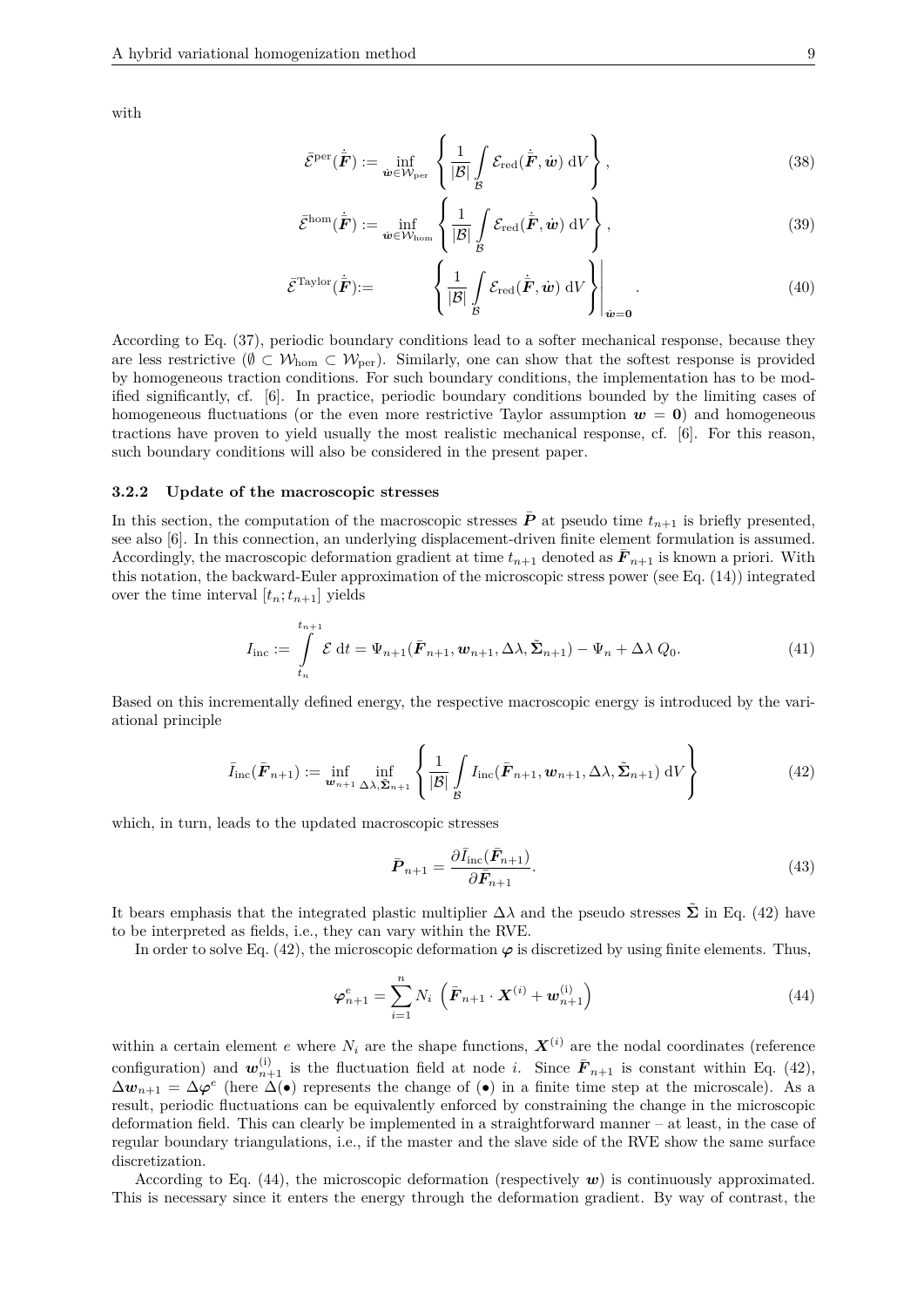increment of the internal variables characterized by  $\Delta\lambda$  and  $\tilde{\Sigma}_{n+1}$  enter the energy directly. For this reason, they can conveniently be approximated locally. Consequently, Eq. (42) can be written as

$$
I_{\text{inc}}(\bar{\boldsymbol{F}}_{n+1}) := \inf_{\boldsymbol{w}_{n+1}} \left\{ \frac{1}{|\mathcal{B}|} \int_{\mathcal{B}} \inf_{\Delta \lambda, \tilde{\boldsymbol{\Sigma}}_{n+1}} I_{\text{inc}}(\bar{\boldsymbol{F}}_{n+1}, \boldsymbol{w}_{n+1}, \Delta \lambda, \tilde{\boldsymbol{\Sigma}}_{n+1}) \, dV \right\}.
$$
 (45)

In line with standard computational plasticity theory (see [48, 49]), Eq. (45) is solved in a staggered fashion. More explicitly, the fluctuation field  $w_{n+1}$  is computed first by fixing the internal variables, i.e.

$$
\boldsymbol{w}_{n+1} = \arg\inf_{\boldsymbol{w}_{n+1}} \left\{ \frac{1}{|\mathcal{B}|} \int_{\mathcal{B}} I_{\text{inc}}(\bar{\boldsymbol{F}}_{n+1}, \boldsymbol{w}_{n+1}, \Delta \lambda, \tilde{\boldsymbol{\Sigma}}_{n+1}) \, dV \right\} \Bigg|_{\bar{\boldsymbol{F}}_{n+1}, \Delta \lambda, \tilde{\boldsymbol{\Sigma}} = \text{const}} \tag{46}
$$

This can be realized by classical optimization algorithms (see [50, 51]) or by solving the corresponding necessary condition

$$
\left\{ \frac{1}{|\mathcal{B}|} \int_{\mathcal{B}} \boldsymbol{P} : \text{GRAD}\delta \boldsymbol{w} \, dV \right\} \Big|_{\bar{\boldsymbol{F}}_{n+1}, \Delta \lambda, \tilde{\boldsymbol{\Sigma}} = \text{const}} = 0 \qquad \forall \delta \boldsymbol{w} \in \mathcal{W}_0 \tag{47}
$$

being equivalent to the principal of virtual work. Using the solution  $w_{n+1}$ , the internal variables are updated within the RVE (typically at all integration points). They follow from the spatially local variational principle

$$
(\Delta\lambda, \tilde{\Sigma}_{n+1}) = \arg\inf_{\Delta\lambda, \tilde{\Sigma}_{n+1}} I_{\text{inc}}(\bar{\boldsymbol{F}}_{n+1}, \boldsymbol{w}_{n+1}, \Delta\lambda, \tilde{\Sigma}_{n+1})|_{\bar{\boldsymbol{F}}_{n+1}, \boldsymbol{w}_{n+1} = \text{const}}.
$$
(48)

This staggered scheme is repeated until convergence is obtained. Finally, the macroscopic stresses can be computed from Eq. (43).

Clearly, the staggered algorithm discussed here usually does not result in an asymptotically quadratic convergence at the macroscale. One way of achieving such a behavior is the employment of a Newton-Raphson scheme at the global macroscopic level. Such an algorithm involves the algorithmic tangent

$$
\bar{\mathbb{A}}_{n+1} := \frac{\mathrm{d}\bar{P}_{n+1}}{\mathrm{d}\bar{F}_{n+1}}.\tag{49}
$$

According to Eq. (47), this tangent requires the linearization of a boundary value problem (the one defining  $w_{n+1}$ ). For this reason, the computation of  $\bar{A}_{n+1}$  is numerically very complex and often even prohibitive from a numerical point of view, cf. [5, 6].

**Remark 2** *The proposed algorithm can be applied in the case of periodic or homogeneous fluctuation boundary conditions. While for homogeneous fluctuations no special consideration is needed, periodicity requires a coupling of the master and slave nodes at the facets of the RVE. Ignoring a relaxation with respect to the fluctuation field completely leads to the classical Taylor approximation.*

**Remark 3** *Conceptually, the computation of the macroscopic stresses (43) is in line with standard hyperelasticity. However, the potential (42) is path-dependent and highly nonlinear. For that reason, Eq. (42) has to be solved numerically for every load step. In practice, this is done by applying the aforementioned staggered scheme, i.e., the fluctuation field is computed by solving the weak form (47) (global problem), while the update of the internal variables follows from the local minimization problem (48) (for each integration point).*

## **4 A novel variational hybrid homogenization method based on energy minimization**

The variational homogenization method discussed in the previous section is a mathematically and from a physics point of view elegant one. However, as common to all classical FE<sup>2</sup> approaches, it requires the costly computation of a boundary value problem for each macroscopic material point. In this connection, the computation of the algorithmic tangent at the macroscale necessary for an asymptotically quadratic convergence is in particular very expensive. The present section is concerned with a numerically efficient approximation of the presented variational homogenization method.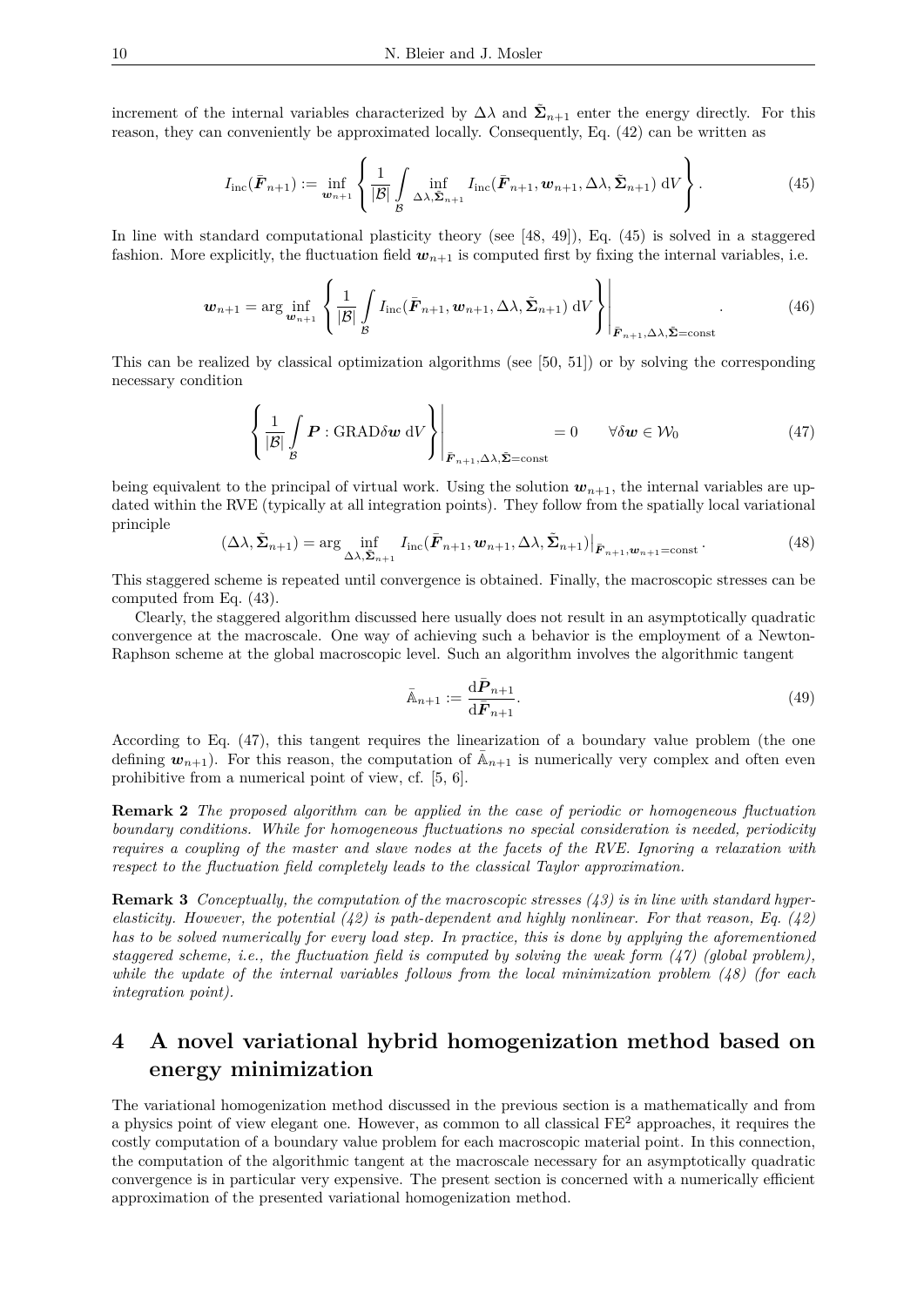#### **4.1 Fundamentals**

The mathematically, physically and numerically most desirable homogenization method is certainly the derivation of an effective, explicitly defined macroscopic constitutive model. A mathematical framework suitable for that purpose is Γ-convergence, cf. [52, 53]. Although Γ-convergence is indeed a promising technique for homogenization, its application to complex constitutive models is restricted. Nevertheless, if such an analytical solution existed, it would fulfill the Hill-Mandel condition (33) and its discrete counterpart (45). Assuming that the effective macroscopic model falls into the range of standard dissipative solids, it can be defined by a Helmholtz energy and a dissipation functional. Thus, its stress power shows the form

$$
\mathcal{E}_{\text{macro}}(\dot{\bar{F}}, \dot{\bar{\mathcal{I}}}) = \dot{\Psi}_{\text{macro}}(\dot{\bar{F}}, \dot{\bar{\mathcal{I}}}) + \mathcal{D}_{\text{macro}}(\dot{\bar{F}}, \dot{\bar{\mathcal{I}}}) \tag{50}
$$

with  $\mathcal I$  being the collection of all macroscopic strain-like internal variables. In Eq. (50), the analytical solution has been marked by the subscript "macro". Consequently, if such a function existed, it would fulfill the condition

$$
\bar{\mathcal{E}}_{\text{red}}(\dot{\bar{\boldsymbol{F}}}) = \inf_{\dot{\mathcal{I}}} \mathcal{E}_{\text{macro}}(\dot{\bar{\boldsymbol{F}}}, \dot{\bar{\mathcal{I}}}). \tag{51}
$$

As a result, combining Eq. (51) with the Hill-Mandel condition (33) yields

$$
\inf_{\hat{\mathcal{I}}} \mathcal{E}_{\text{macro}}(\dot{\bar{\boldsymbol{F}}}, \dot{\bar{\mathcal{I}}}) - \inf_{\hat{\boldsymbol{w}}} \inf_{\lambda, \tilde{\boldsymbol{\Sigma}}} \left\{ \frac{1}{|\mathcal{B}|} \int_{\mathcal{B}} \mathcal{E}(\dot{\bar{\boldsymbol{F}}}, \dot{\boldsymbol{w}}, \lambda, \tilde{\boldsymbol{\Sigma}}) \, \mathrm{d}V \right\} = 0. \tag{52}
$$

Interestingly, Eq. (52) introduces a natural distance

$$
\mathcal{R}(\mathcal{E}_{\text{macro}}) := \left| \inf_{\mathcal{I}} \mathcal{E}_{\text{macro}}(\dot{\bar{\boldsymbol{F}}}, \dot{\bar{\mathcal{I}}}) - \inf_{\dot{\boldsymbol{w}} \lambda, \dot{\boldsymbol{\Sigma}}} \left\{ \frac{1}{|\mathcal{B}|} \int_{\mathcal{B}} \mathcal{E}(\dot{\bar{\boldsymbol{F}}}, \dot{\boldsymbol{w}}, \lambda, \tilde{\boldsymbol{\Sigma}}) \, \mathrm{d}V \right\} \right| \tag{53}
$$

measuring the error between the averaged microscopic model and its effective macroscopic counterpart. Such a metric can be used in order to derive effective macroscopic models. For instance, if the space of all macroscopic models is denoted as  $\mathcal{X}_{\text{model}}$ , the effective macroscopic material law  $\mathcal{E}_{\text{macro}}^{*}$  minimizes this distance, i.e.

$$
\mathcal{E}_{\text{macro}}^{*} = \arg\inf_{\mathcal{E}_{\text{macro}} \in \mathcal{X}_{\text{model}}} \mathcal{R}(\mathcal{E}_{\text{macro}}) \qquad \forall \text{ loading paths} \tag{54}
$$

and fulfills

$$
\mathcal{R}(\mathcal{E}_{\text{macro}}^*) = 0 \qquad \forall \text{ loading paths.} \tag{55}
$$

Although principle (54), together with the constraints (55), defines an effective macroscopic material model, this model can usually not be computed. The reasons for this are, at least, threefold. Firstly, the space of admissible loading paths is infinite-dimensional. The same also holds for the space of admissible macroscopic material models. Finally, both such spaces are highly non-linear and by no means standard.

#### **4.2 A novel hierarchical homogenization approach – a Ritz-type approximation**

The novel hierarchical homogenization approach to be elaborated in the present section is based on a Ritztype approximation of Eq. (54). More precisely and focusing directly on the numerical implementation, the discrete counterparts of Eqs. (53) and (54)

$$
\mathcal{R}_{\rm inc}(I_{\rm inc}^{\rm macro}) := \left| \inf_{\Delta \mathcal{I}_{n+1}} I_{\rm inc}^{\rm macro}(\bar{F}_{n+1}, \Delta \mathcal{I}_{n+1}) - \inf_{\mathbf{w}_{n+1}} \inf_{\Delta \lambda, \tilde{\Sigma}_{n+1}} \left\{ \frac{1}{|\mathcal{B}|} \int_{\mathcal{B}} I_{\rm inc} \, dV \right\} \right| \tag{56}
$$

and

$$
I_{\rm inc}^{\rm macro} = \arg\inf_{I_{\rm inc}^{\rm macro} \in \mathcal{X}_{\rm model}} \left\{ \sum_{i=1}^{n_{\rm loading}} \mathcal{R}_{\rm inc} I_{\rm inc}^{\rm macro} \right\} \tag{57}
$$

are considered in the following. Eq. (56) is obtained by applying a standard time discretization to Eq. (53). Eq. (57) already contains two approximations. On the one hand, the infinite-dimensional space of admissible loading paths has been discretized by the *n*loadings most characteristic deformation paths. On the other hand, the error  $\mathcal{R}_{\text{inc}}$  is not necessarily zero as required in Eq. (55).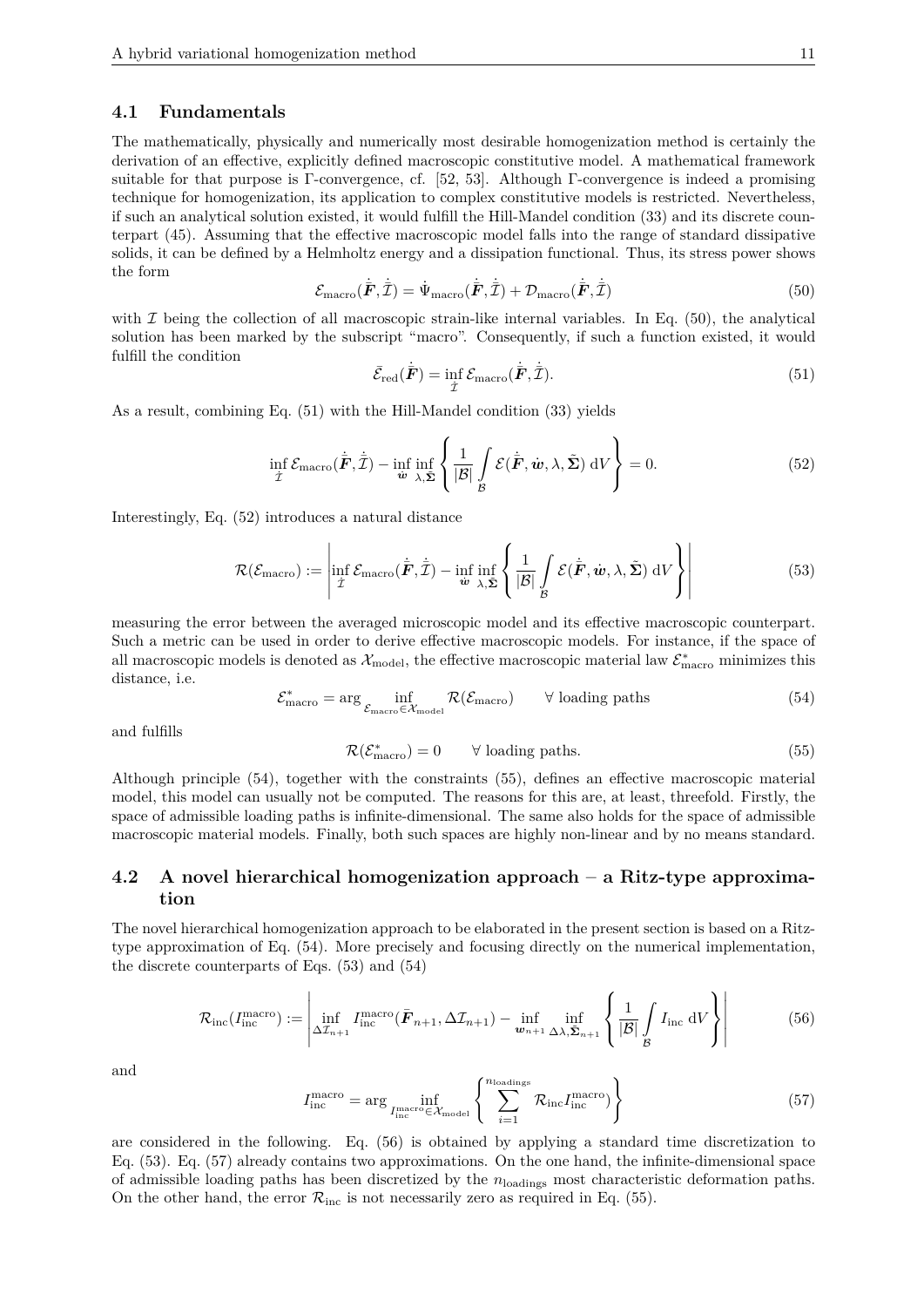Eq. (57) represents still an infinite-dimensional minimization principle, since the space of admissible material models is not finite. A well-known approximation of such a minimization principle is provided by Ritz's method. Within this method, the infinite-dimensional space  $\mathcal{X}_{\text{model}}$  is approximated by a finite counterpart  $\mathcal{X}_{\text{model}}^h$ , i.e.  $\mathcal{X}_{\text{model}}^h \subset \mathcal{X}_{\text{model}}$  and  $\dim \mathcal{X}_{\text{model}}^h < \infty$ . With this notation, the effective macroscopic energy is computed as

$$
I_{\rm inc}^{\rm macro} = \arg\inf_{I_{\rm inc}^{\rm macro} \in \mathcal{X}_{\rm model}^h} \left\{ \sum_{i=1}^{n_{\rm loadings}} \mathcal{R}_{\rm inc}(I_{\rm inc}^{\rm macro}) \right\}.
$$
 (58)

As evident, the numerical implementation of principle (58) crucially depends on a suitable parameterization of the space  $\mathcal{X}_{\text{model}}^h$ . The parameterizations used in the present paper have been determined in two steps. Firstly, the mechanical response of the RVE is computed by using a classical  $FE^2$  approach. By interpreting the results and the underlying models for the microscale, the most important features of the macroscopic response have to be identified, e.g. symmetry groups of the elastic and the plastic behavior and hardening mechanisms (isotropic, kinematic, etc.). Secondly and finally, a phenomenological model capturing most of these effects, at least qualitatively, has to be chosen, cf. Tab. 3. Its material parameters are denoted as  $\mathbf{X}_{\text{model}}$ . Using this notation, Ritz's method (58) which now reads

$$
\boldsymbol{X}_{\text{model}} = \arg\inf_{\boldsymbol{X}_{\text{model}}} \left\{ \sum_{i=1}^{n_{\text{loadings}}} \mathcal{R}_{\text{inc}}(\boldsymbol{X}_{\text{model}}) \right\} \tag{59}
$$

determines the best set of material parameters  $\mathbf{X}_{\text{model}}$ . Clearly, the suitable material parameters are sometimes constrained. In this case, Eq. (59) has to be replaced by a corresponding constrained optimization.

One of the most important points regarding Eq.  $(59)$  is a good approximation of  $\mathcal{X}_{\text{model}}^h$  by a reasonable macroscopic model. Fortunately, the underlying variational principle provides some guidance for this. More explicitly, model 2 related to the material parameters  $X_{\text{model}}^{(2)}$  is better than model 1, if and only if

$$
\inf_{\mathbf{X}_{\text{model}}^{(2)}} \left\{ \sum_{i=1}^{n_{\text{loading}}} \mathcal{R}_{\text{inc}}(\mathbf{X}_{\text{model}}^{(2)}) \right\} \le \inf_{\mathbf{X}_{\text{model}}^{(1)}} \left\{ \sum_{i=1}^{n_{\text{loading}}} \mathcal{R}_{\text{inc}}(\mathbf{X}_{\text{model}}^{(1)}) \right\}.
$$
 (60)

This inequality suggests the following procedure: Starting with an initial choice represented by  $\mathcal{X}_{\text{mo}}^{(1)}$ model and  $X_{\text{model}}^{(1)}$ , a more general model 2 in the sense of  $\mathcal{X}_{\text{model}}^{(2)} \supset \mathcal{X}_{\text{model}}^{(1)}$  and  $X_{\text{model}}^{(2)}$  is considered. If

$$
\Delta \mathcal{R}_{\text{inc}} = \inf_{\mathbf{X}_{\text{model}}^{(1)}} \left\{ \sum_{i=1}^{n_{\text{loadings}}} \mathcal{R}_{\text{inc}}(\mathbf{X}_{\text{model}}^{(1)}) \right\} - \inf_{\mathbf{X}_{\text{model}}^{(2)}} \left\{ \sum_{i=1}^{n_{\text{loadings}}} \mathcal{R}_{\text{inc}}(\mathbf{X}_{\text{model}}^{(2)}) \right\} \ge 0 \tag{61}
$$

is sufficiently large, the old macroscopic model 1 has to be replaced by model 2. In other words, the variational principle (59) provides a natural setting for error estimation. Based on this feature, the class of admissible macroscopic models can be chosen adaptively. Similar adaptive methods can be found in [54–56]. A summary of the novel hybrid variationally consistent homogenization approach is given in Tab. 3.

**Remark 4** *In practice, the choice of the space*  $\chi^h_{\text{model}}$ *, i.e., the choice of a reasonable macroscopic material model, is supported on the one hand by the microstructure of the considered representative volume element. For instance, the microstructure in Fig. 1b, together with the knowledge that both constituents are isotropic, suggests a resulting transversely isotropic macroscopic composite. On the other hand, the computation of the residual (56) requires numerical analyses of the RVE for the most relevant loading paths. Such simulations provide important information about the macroscopic mechanical response. For instance, the macroscopic iso-contours of plastic work of a solid could be computed based on which a macroscopic yield function and the hardening mechanisms could be estimated. Finally, the aforementioned criteria are further sharpened by the variational inequality (61).*

**Remark 5** *Clearly, if the set of admissible material models contains the analytical solution (if it exists), the proposed hierarchical homogenization approach based on Ritz's method is not an approximation, but automatically precisely selects this analytical solution. Otherwise Ritz's method chooses the best approximation in an energetic or Hill-Mandel sense (stress power).*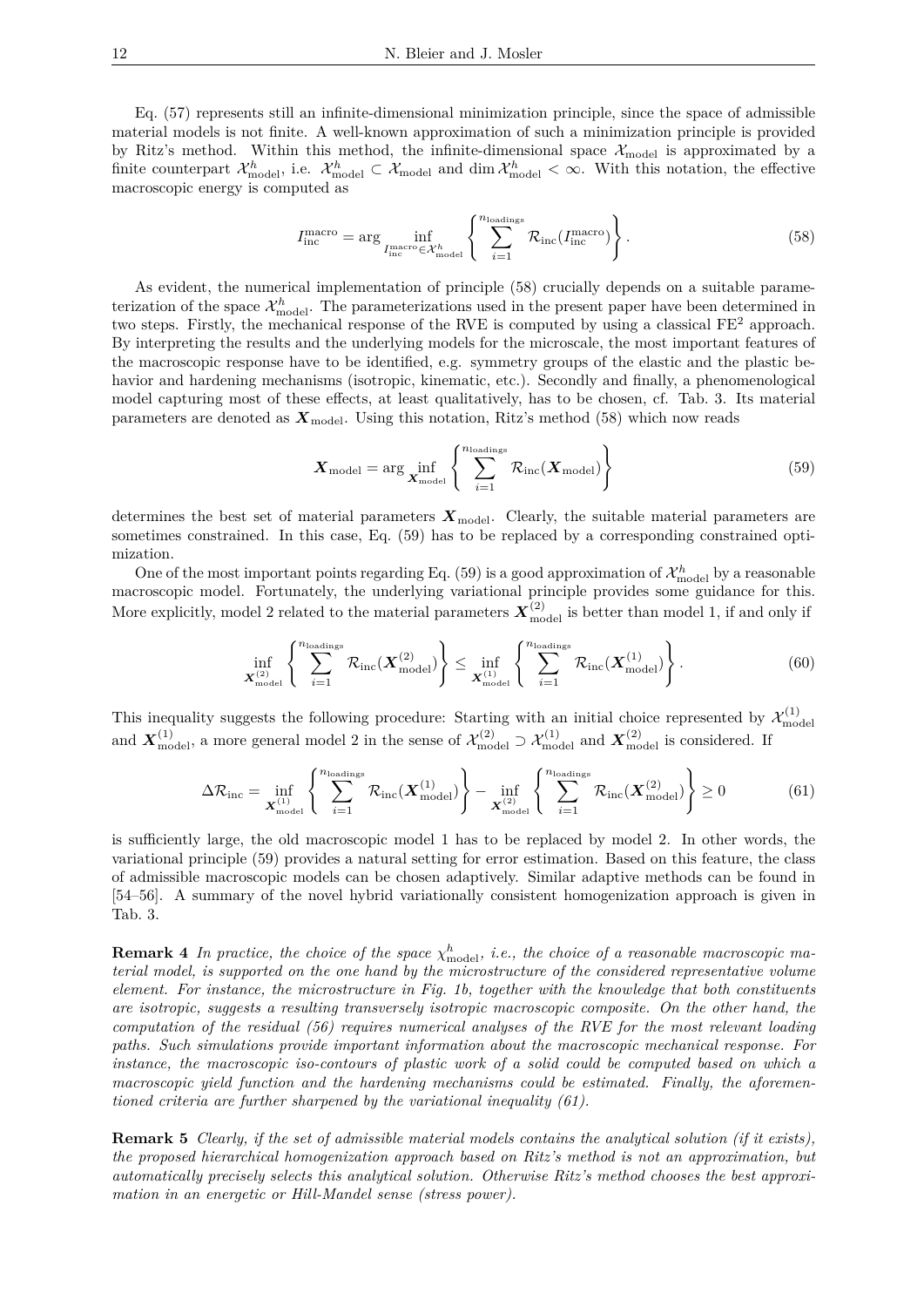- by analyzing the strain paths of the macroscopic boundary value problem
- or by using a sufficiently large space of different loading paths
- 2. Computation of the RVE's mechanical response for the *n*loadings different loading paths (#computations =  $n_{\text{loadings}} \times \text{load steps per path}$ ) such as
	- the iso curves of equivalent plastic strain in stress space
	- the average energy of the RVE (integrated stress power), see Eq. (45)
- 3. Choice of a macroscopic phenomenological constitutive model based on the RVE's mechanical response, i.e., by
	- analyzing the material's symmetry due to the underlying micro-structure
	- analyzing the shape and evolution of the iso curves of equivalent plastic work
- 4. Homogenization / identification of the material parameters defining the macroscopic phenomenological constitutive model by the principle of energy equivalence (59)

Table 3: Summary of the hybrid variationally consistent homogenization approach based on Ritz's method

**Remark 6** *It bears emphasis that the function to be minimized* Rinc *depends explicitly only on the macroscopic model. Accordingly, the averaged energy corresponding to the microscale, i.e.,*  $\inf_{w_{n+1}} \inf_{\Delta \lambda, \Sigma_{n+1}}$  $\{1/|\mathcal{B}|\int_{\mathcal{B}}I_{\text{inc}}dV\}$  *in Eq.* (56), has to be computed only once in a preprocessing step for each relevant *loading path. For instance, 9 different local loading paths (the 9 components of the deformation gradient Fij ) discretized by 6 time steps are considered in the numerical examples presented in Section 5 (see Tab. 4). Accordingly, only* 6×9 = 54 *computations of the RVE are required. Based on such computations, the parameters of the macroscopic model can be identified. For this reason, minimization problem (59) leads to a numerically very efficient algorithm.*

#### **4.3 A congruent-to-hierarchical approach**

The classical  $FE<sup>2</sup>$  approach discussed in Subsection 3 requires, on the one hand, the computation of an additional costly boundary value problem at every macroscopic material point. On the other hand, no guess about the resulting macroscopic response is required, i.e., the method is generic in nature. By way of contrast, the approximation advocated in Subsection 4.2 yields an explicit effective macroscopic material model which is numerically very efficient. However, for that purpose, a reasonable family of macroscopic material models has to be chosen first. In this section, a compromise between the aforementioned limiting cases is briefly sketched. It represents the missing and smooth link between the classical  $FE<sup>2</sup>$  approach discussed in Subsection 3 and the novel hybrid homogenization method described in Subsection 4.2. The results analyzed in the following section are, however, not based on this congruent-to-hierarchical approach. Instead, the hybrid homogenization method according to Subsection 4.2 has been implemented.

The underlying idea of the congruent-to-hierarchical approach is a continuous transition from the variational multiscale approach addressed in Section 3 to the hierarchical strategy outlined in Subsection 4.2. For that purpose, both schemes are simultaneously employed in the beginning of the respective computation. To be more precise, the hierarchical algorithm introduced in Subsection 4.2 is applied to the whole previous loading history discretized by *n*history discrete computing steps, i.e., Eq. (59) is replaced by

$$
\boldsymbol{X}_{\text{model}} = \arg\inf_{\boldsymbol{X}_{\text{model}}} \left\{ \sum_{i=1}^{n_{\text{history}}} \mathcal{R}_{\text{inc}}(\boldsymbol{X}_{\text{model}}) \right\} \tag{62}
$$

and the accumulated error

$$
\mathcal{R}_{\text{history}} = \frac{1}{n_{\text{history}}}\left[\inf_{\mathbf{X}_{\text{model}}} \left\{ \sum_{i=1}^{n_{\text{history}}}\mathcal{R}_{\text{inc}}(\mathbf{X}_{\text{model}}) \right\} \right]
$$
(63)

is monitored. If  $\mathcal{R}_{\text{history}}$  is less than a certain threshold value, the effective macroscopic model is a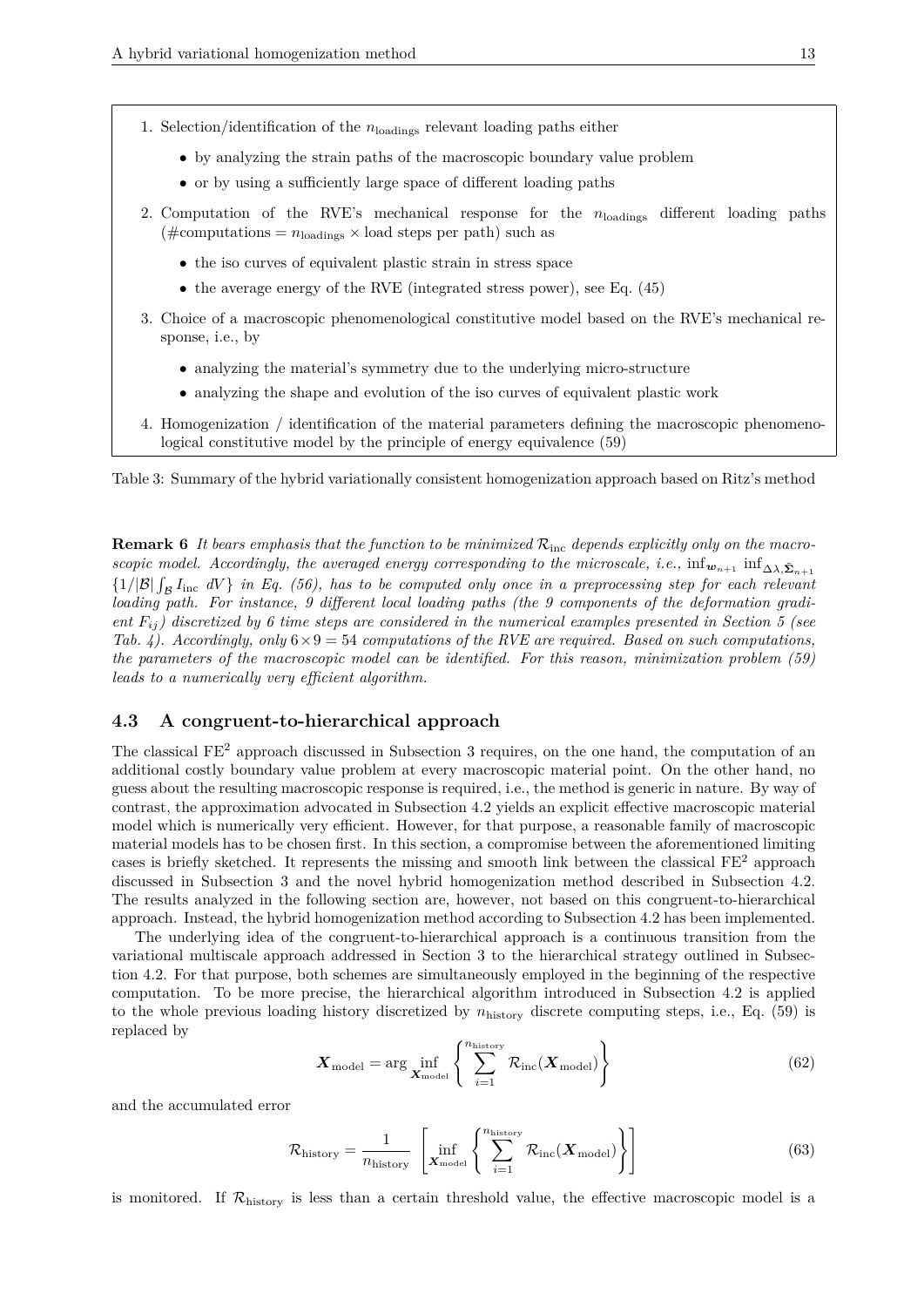

Figure 1: Numerical analysis of a beam subjected to bending: a) geometry of the structure and boundary conditions. The dimensions of one RVE are set to  $1 \text{ mm} \times 1 \text{ mm} \times 1 \text{ mm}$ ; b) triangulation of the representative volume element (RVE) showing a cylindrical inclusion

 $\eta = \{-\frac{3}{120}, -\frac{2}{120}, -\frac{1}{120}, 0, +\frac{1}{120}, +\frac{2}{120}, +\frac{3}{120}\}$ 

Table 4: Numerical analysis of a beam subjected to bending: chosen loading history of the macroscopic deformation gradient required for the variational hierarchical multiscale approach according to Subsection 4.2 (see also Eq. (59)). The macroscopic deformation gradient is parameterized as  $\mathbf{F} = \mathbf{1} + \eta \mathbf{e}_i \otimes \mathbf{e}_j$ with  $e_i$  denoting the standard cartesian bases.  $\eta$  is varied for each loading direction independently resulting in  $9 \times 6 = 54$  loading points.

reasonably good approximation of the microstructure's response. In this case, the effective macroscopic model can be used. Otherwise, the full resolution provided by the  $FE<sup>2</sup>$  approach is required.

**Remark 7** *Since the computing time required for the algorithm presented in Subsection 4.2 is significantly less than the one associated with the FE*<sup>2</sup> *approach according to Section 3, the overall performance of the congruent-to-hierarchical approach is almost the same as that of the classical FE*<sup>2</sup> *approach.*

**Remark 8** *The proposed algorithm can be modified with respect to several aspects. For instance, if* Rhistory *> tol, a more realistic effective material model could be used.*

## **5 Numerical Examples**

The applicability and performance of the novel hierarchical homogenization approach discussed in Subsection 4.2 are demonstrated by two representative numerical examples. In both cases, the geometry of the considered structure and the boundary conditions are given in Fig. 1a. The material response associated with the beam is driven by the underlying microstructure. In this connection, cylindrical inclusions are assumed, cf. Fig. 1b.

While a purely elastic response of the matrix and the inclusion is assumed in Subsection 5.1, a more complex elastoplastic behavior is considered in Subsection 5.2. In both subsections, the performance of the advocated homogenization method is compared to the results of a full field simulation. In order to avoid numerical artifacts with respect to the disretization, the same mesh is used in the full field simulation and for the novel homogenization approach. In the latter case, the material is assumed to be homogeneous within the whole structure. It is represented by the effective macroscopic material model predicted by the variational hierarchical multiscale approach.

According to Eq. (59), the application of the proposed hierarchical multiscale approach requires the choice of a characteristic family of constitutive models as well as the specification of the loading history. Concerning the latter, this history is locally defined by the series of deformation gradients according to Tab. 4. Other loading histories are certainly admissible as well, particularly if such histories are known in advance. However, it bears emphasis that the presented hierarchical multiscale approach is very fast and, thus, the number of loading paths and the number of points per loading paths are not crucial for the overall performance.

In all computations, periodic boundary conditions have been used for the fluctuation field *w*. The objective function (59) was minimized by using different derivative-free optimization schemes such as the Nelder-Mead, the L-BFGS, the COBYLA and genetic optimization algorithms, cf. [50, 57].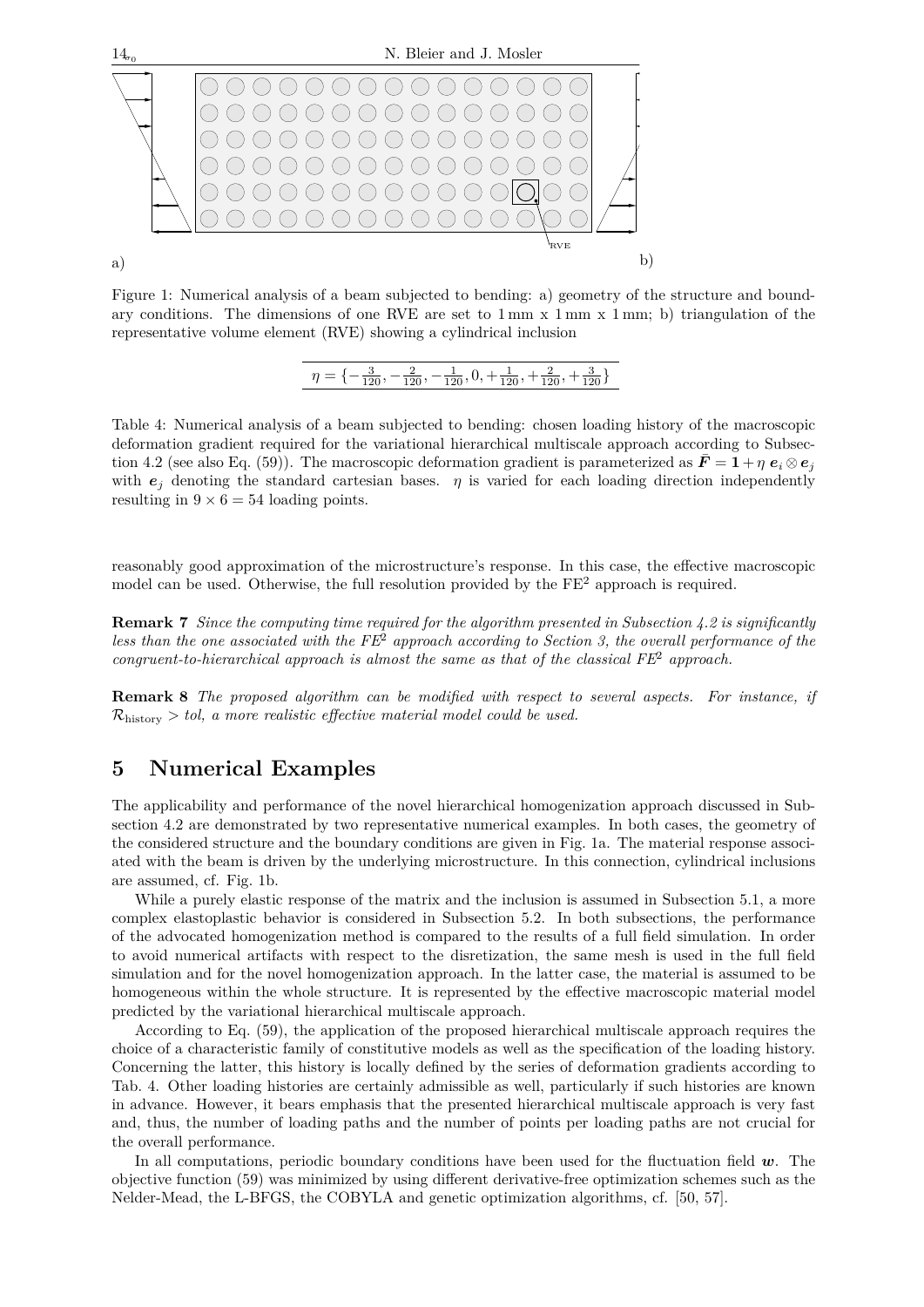|           | $\lambda$ [N/mm <sup>2</sup> ] | $\kappa$ [N/mm <sup>2</sup> ] |
|-----------|--------------------------------|-------------------------------|
| inclusion | 26.9                           | 32.4                          |
| matrix    | 269                            | 324                           |

Table 5: Numerical analysis of a beam subjected to bending: material parameters for the purely elastic constitutive model (64) describing the microscale

#### **5.1 Hyperelasticity**

Within the first example, the inclusion and the matrix defining the RVE in Fig. 1b are assumed as purely elastic and isotropic. To be more precise, both materials are described by the neo-Hooke-type hyperelastic stored energy

$$
\Psi = \frac{1}{2} \mu \left( J^{-\frac{2}{3}} C : 1 - 3 \right) + \frac{1}{4} \kappa \left( J^{2} - 1 \right) - \frac{1}{2} \kappa \ln J \tag{64}
$$

where  $\kappa$  and  $\mu$  are the bulk modulus and the shear modulus and  $J := \det F$  is the Jacobian determinant. Hence, the material response of the RVE is determined by four material parameters. They are summarized in Tab. 5. According to Tab. 5, the inclusion is ten times weaker than the surrounding matrix material.

A suitable parameterization of the macroscopic model is needed next. Since hyperelastic models have been adopted for the RVE, the resulting effective macroscopic material law is expected to show the same reversibility of the energy. Furthermore, the geometry of the RVE in Fig. 1b suggests a transversal isotropic behavior. For this reason, a general orthotropic macroscopic constitutive framework is chosen which captures the aforementioned features. One such model is given by the Helmholtz energy

$$
\bar{\Psi} = \frac{1}{2} \mu \left( J^{-\frac{2}{3}} C : 1 - 3 \right) + \frac{1}{4} \kappa \left( J^{2} - 1 \right) - \frac{1}{2} \kappa \ln J \n+ \frac{1}{2} \left( \alpha_{1} J_{4}^{2} + \alpha_{2} J_{6}^{2} \right) + 2 \left( \alpha_{3} J_{5} + \alpha_{4} J_{7} \right) \n+ \alpha_{5} J_{4} J_{1} + \alpha_{6} J_{6} J_{1} + \alpha_{7} J_{4} J_{6}
$$
\n(65)

where  $\alpha_1, \ldots, \alpha_7$  are material parameters and  $J_4, \ldots, J_7$  are additional pseudo invariants, cf. [58]. They depend on the structural tensors  $M^{(i)}$  as well as on the Green-Lagrange-deformation tensor  $E:=\frac{1}{2}(C-1)$ and are defined as

$$
J_4 := \mathbf{E} : \mathbf{M}^{(1)},
$$
  
\n
$$
J_5 := \mathbf{E}^2 : \mathbf{M}^{(1)},
$$
  
\n
$$
J_6 := \mathbf{E} : \mathbf{M}^{(2)},
$$
  
\n
$$
J_7 := \mathbf{E}^2 : \mathbf{M}^{(2)}.
$$

The structural tensors  $M^{(i)}$  span the orthotropy of the material and can be written in the most general case as

 $\mathbf{M}^{(1)} := \mathbf{R}^T(\beta_1, \beta_2, \beta_3) \cdot \mathbf{e}_1 \otimes \mathbf{e}_1 \cdot \mathbf{R}(\beta_1, \beta_2, \beta_3),$ (66)

$$
\mathbf{M}^{(2)} := \mathbf{R}^T(\beta_1, \beta_2, \beta_3) \cdot \mathbf{e}_2 \otimes \mathbf{e}_2 \cdot \mathbf{R}(\beta_1, \beta_2, \beta_3). \tag{67}
$$

In Eqs. (66) and (67),  $\bf{R}$  is a rotation tensor depending on the (so far unknown) Euler angles  $\beta_i$ , cf. [59] and  $e_1$  and  $e_2$  define the first two cartesian bases. Combining Eq. (65) with Eqs. (66) and (67), the macroscopic material model depends on the twelve unknown parameters

$$
\mathbf{X}_{\text{model}} = (\lambda, \kappa, \alpha_1, \alpha_2, \dots \alpha_7, \beta_1, \beta_2, \beta_3). \tag{68}
$$

These parameters have been computed by the variational Ritz's method. In this connection and according to Tab. 4, the RVE in Fig. 1b was numerically computed 54 times (9 loading paths discretized by means of 6 points each). That corresponds to Step 2 in Tab. 3. Subsequently, the variationally consistent identification of the material parameters was realized by Step 4 in Tab. 3, i.e., by minimization of Eq. (59). The best results were obtained by using the Nelder-Mead minimization algorithm. The whole optimization took less than 2 minutes on a standard PC. The final material parameters determined by the algorithm are summarized in Tab. 6. According to Tab. 6, the angle  $\beta_1$  is close to zero. Speaking in terms of physics, that implies an almost transversely isotropic response which is in good agreement with the underlying microstructure.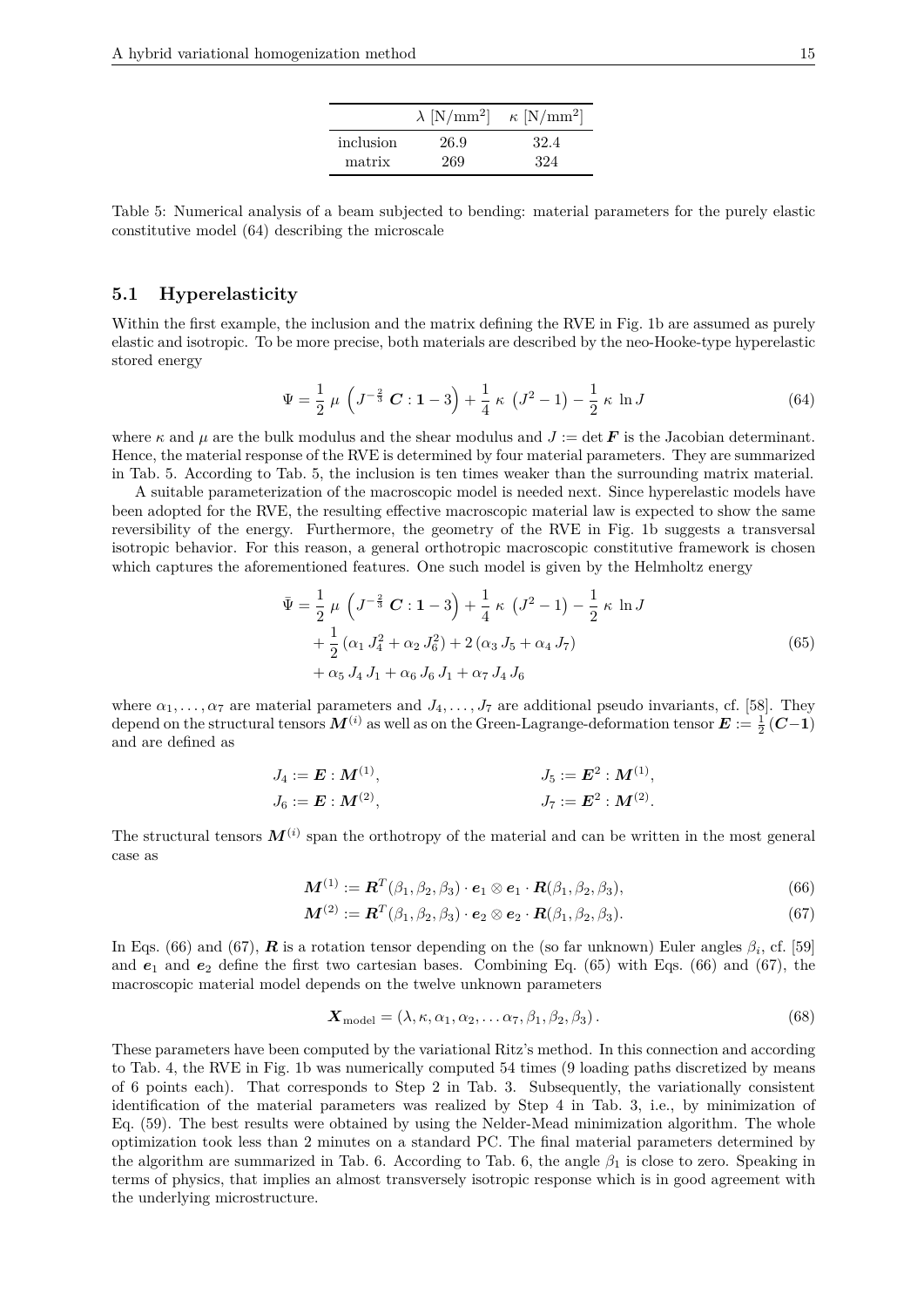|       |       | $\kappa \qquad \qquad \alpha_1$ | $\alpha_2$ | $\alpha_3$                                       | $\alpha_4$ | $\alpha_5 \qquad \alpha_6$<br>$[N/mm^2]$ $[N/mm^2]$ $[N/mm^6]$ $[N/mm^6]$ $[N/mm^6]$ $[N/mm^6]$ $[N/mm^6]$ $[N/mm^6]$ $[N/mm^6]$ |         | $\alpha_7$ |
|-------|-------|---------------------------------|------------|--------------------------------------------------|------------|----------------------------------------------------------------------------------------------------------------------------------|---------|------------|
| 165.0 | 244.8 | $-15.18$ $-12.39$               |            | 30.23                                            |            | $-9.403 -11.67$                                                                                                                  | - 13.45 | $-45.61$   |
|       |       |                                 |            | $\beta_2$                                        | $\beta_3$  |                                                                                                                                  |         |            |
|       |       |                                 |            | $-1.379^{\circ}$ $14.93^{\circ}$ $18.44^{\circ}$ |            |                                                                                                                                  |         |            |

Table 6: Numerical analysis of a beam subjected to bending – fully elastic response: material parameters defining the effective macroscopic constitutive model (see Eq. (65) and Eqs. (66) and (67))



Figure 2: Numerical analysis of a beam subjected to bending – fully elastic response: a) distribution of the elastic energy  $\Psi$  along the cross-section in the middle of the beam through the inclusions; b) distribution of the equivalent von Mises stress along in the cross-section the middle of the beam through the inclusions; the solid lines correspond to the full field finite element simulation, while the dashed line is associated with the novel hybrid homogenization method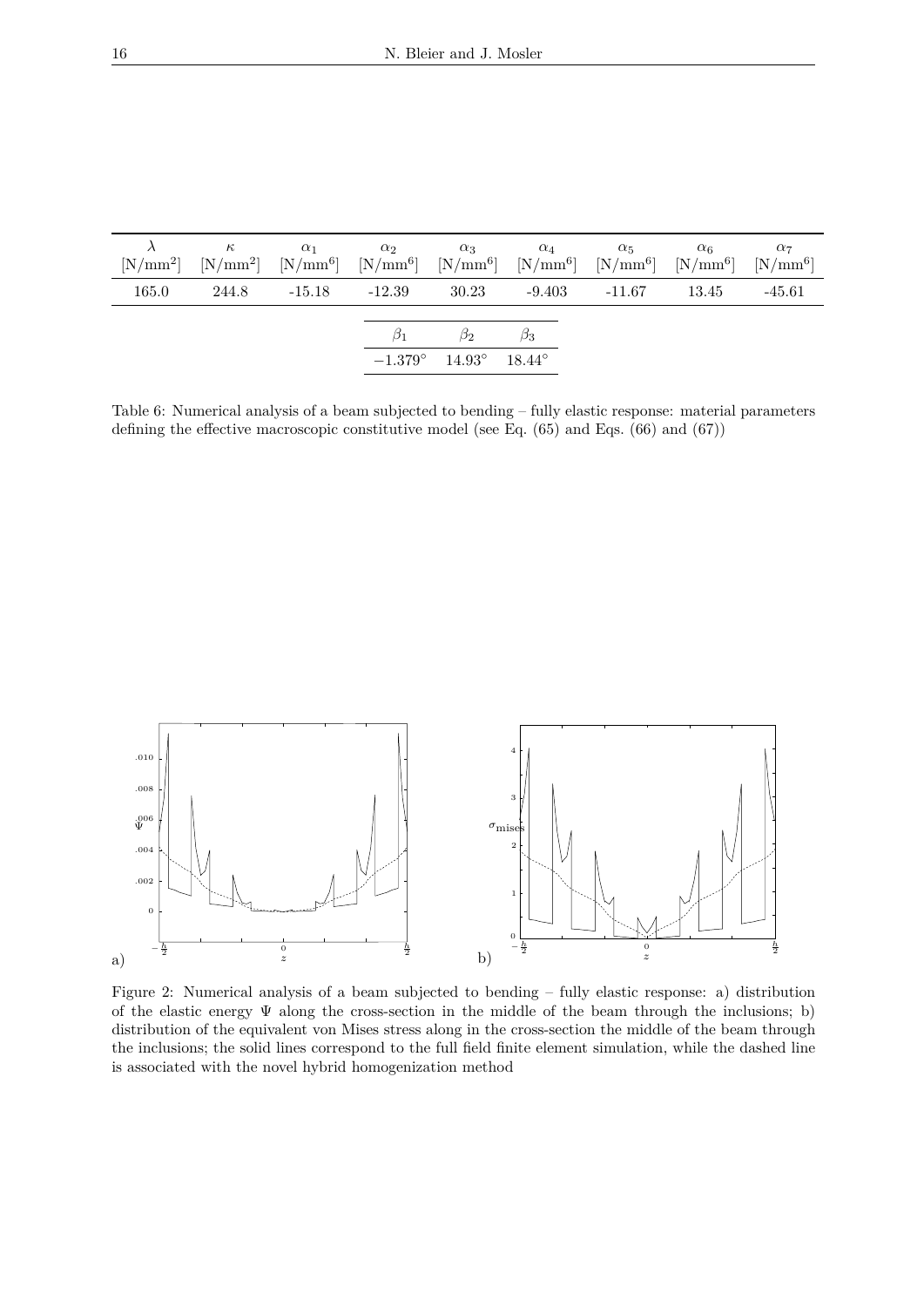|           | $\lambda$ [N/mm <sup>2</sup> ] $\kappa$ [N/mm <sup>2</sup> ] |     | $Q_0^{\text{eq}}$ [N/mm <sup>2</sup> ] | $[\mathbb{D}]_{ijkl}$ $[-]$ |
|-----------|--------------------------------------------------------------|-----|----------------------------------------|-----------------------------|
| inclusion | 269                                                          | 324 | 1.5                                    | $\delta_{ik}\delta_{il}$    |
| matrix    | 269                                                          | 324 | (purely elastic)                       | $\delta_{ik}\delta_{il}$    |

Table 7: Numerical analysis of a beam subjected to bending: material parameters for the elastoplastic constitutive model according to Eq. (64) and Eq. (69) describing the mechanical response at the microscale

Based on the effective macroscopic material model, the beam depicted in Fig. 1 is numerically analyzed. The results, together with those related to a full field simulation, are given in Fig. 2. In this figure, the distribution of the elastic energy  $\Psi$  as well as the distribution of the equivalent von Mises stress are plotted along the cross-section in the middle of the beam. Qualitatively, the plot associated with the energy and that related to the stresses look similar. In both cases, only the full field simulation can capture the interfaces between the matrix and the inclusion. However, the effective macroscopic model describes the result of the microstructure in average very well. It bears emphasis that the same holds also for classical  $FE^2$  computations, i.e., the effect of interfaces within the RVE cannot be explicitly seen at the macroscale either. For this reason, the novel approach and the classical FE<sup>2</sup> method give almost identical results. However, the novel scheme is computationally significantly more efficient. For the sake of completeness, the error in the vertical displacement in the middle of the beam is reported as well. It is 0.318%.

Certainly, the results associated with the macroscopic boundary value problem depend on the material parameters of the macroscopic phenomenological constitutive model which, in turn, depend on the considered loading paths (see Tab. 4). Since the macroscopic problem is dominated by bending effects around the *X*<sup>3</sup> axis, the probably most important loading paths is defined by *F*11. Therefore, this a priori known loading path has also been considered in the calibration procedure (among other loading paths, cf. Tab. 4). However, as mentioned in Remark 6, the proposed algorithm is numerically very efficient and thus, the number of loading paths is not critical for the overall performance. As a consequence, a broad spectrum of different loading paths should be employed, if no information concerning the relevant loading state is known in advance.

#### **5.2 Elastoplasticity**

Next, the numerical example is reanalyzed assuming a more complex constitutive model at the microscale. Since the previous section was exclusively concerned with elasticity, focus here is on the elastoplastic response. For this reason, the elastic properties are assumed as homogeneously distributed, i.e., the same material parameters are chosen for the matrix and the inclusion, see Fig. 1b. Consequently, the same behavior is also considered for the macroscale. Concerning plasticity, the isotropic von Mises type yield function

$$
\phi = \sqrt{\det \Sigma : \det \Sigma} - Q_0. \tag{69}
$$

is employed in order to describe the microscale. Here, dev  $\Sigma$  is the deviatoric part of the stresses and  $Q_0$ denotes the yield stress.

In order to choose a reasonable family of macroscopic models capturing the features of the microscale, Eq. (69) is combined with the underlying microstructure, cf. Step 2 in Tab. 3. That leads to a purely deviatoric yield function showing transversal isotropy at the macroscale. Accordingly, the Hill-type class of yield functions

$$
\bar{\phi} = \sqrt{\bar{\Sigma} : \mathbb{H} : \bar{\Sigma} - \bar{Q}_0^{\text{eq}}} \tag{70}
$$

is adopted. The 4th-order weighting tensor  $\mathbb{H}$  is decomposed into a deviatoric projection  $[\mathbb{P}^{\text{dev}}]_{ijkl} :=$  $\delta_{ik}\delta_{jl} - \frac{1}{3}\delta_{ij}\delta_{kl}$  and an additional tensor D corresponding to the symmetry of the material, i.e.

$$
\mathbb{H} = \mathbb{P}^{\text{dev}} : \mathbb{D} : \mathbb{P}^{\text{dev}}. \tag{71}
$$

Clearly, if  $[\mathbb{D}]_{ijkl} = \delta_{ik}\delta_{jl}$ , Eq. (70) yields the classical von Mises yield function.

For the sake of simplicity, perfect plasticity is considered. However, complex hardening models can be included in the proposed variational multiscale approach in a straightforward manner. The only requirement is the variational consistency of the models, cf. [20, 21, 60].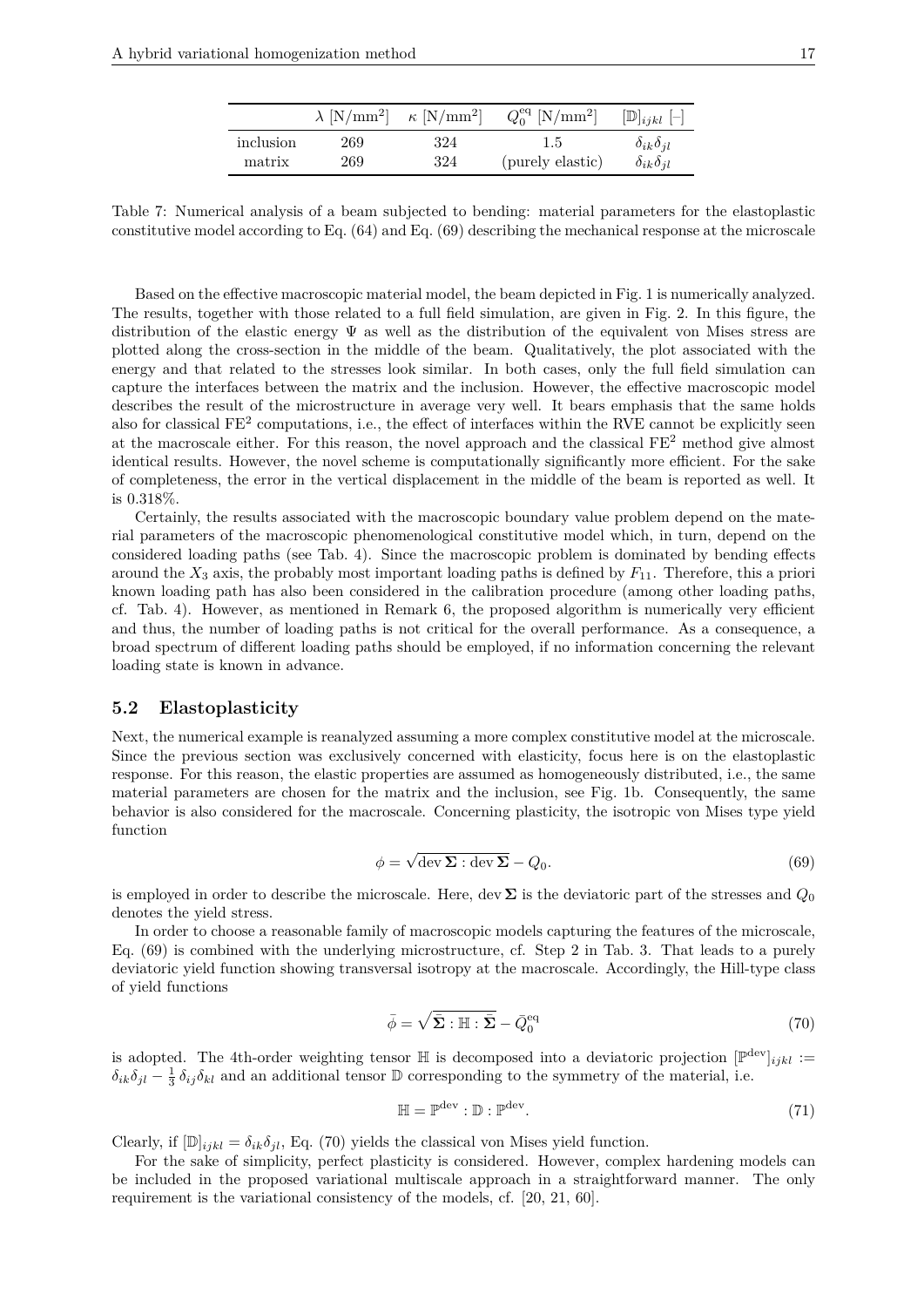|  | $\mathbb{D}_{1111}$ $\mathbb{D}_{1212}$ $\mathbb{D}_{1313}$ $\mathbb{D}_{2121}$ $\mathbb{D}_{2222}$ $\mathbb{D}_{2323}$ $\mathbb{D}_{3131}$ $\mathbb{D}_{3232}$ $\mathbb{D}_{3333}$ |  |  |  |
|--|-------------------------------------------------------------------------------------------------------------------------------------------------------------------------------------|--|--|--|
|  | $1.056$ 0.9907 0.9786 1.010 0.9994 0.9893 1.014 1.000 1.021                                                                                                                         |  |  |  |

Table 8: Numerical analysis of a beam subjected to bending – elastoplastic response: dimensionless material parameters defining the effective macroscopic constitutive model

According to Eq. (70), the material parameters

$$
\mathbf{X}_{\text{model}} = (\mathbb{D}, Q_0) \tag{72}
$$

have to be computed for the effective macroscopic material model. Eq. (72) yields an 82-dimensional approximation of the space of admissible macroscopic models. However, that space is not unconstrained. For instance, the yield function is usually assumed to be convex. Unfortunately, the respective constraint is highly non-linear and thus difficult to enforce. For this reason, the matrix representing the tensor D is assumed to show a diagonal form (in Voigt notation). On the one hand, that complies with the expected orthotropy (transversal isotropy) of the effective macroscopic yield function. On the other hand, convexity in this case simply requires that the eigenvalues of  $\mathbb D$  are greater than zero. This choice reduces the number of unknowns from 82 to 10. It bears emphasis that the initial diameter of the yield function can either be defined by *Q*<sup>0</sup> or by the 4th-order tensor D. Consequently, the admissible choice  $Q_0 = 1.5$  N/ mm<sup>2</sup> has been made. In summary, the 9-dimensional reduced set of unknown material parameters is thus

$$
\boldsymbol{X}_{\text{model}} = (\mathbb{D}_{1111}, \mathbb{D}_{1212}, \mathbb{D}_{1313}, \mathbb{D}_{2121}, \mathbb{D}_{2222}, \mathbb{D}_{2323}, \mathbb{D}_{3131}, \mathbb{D}_{3232}, \mathbb{D}_{3333}).
$$
\n(73)

The macroscopic material parameters (73) were again computed by means of the novel hybrid homogenization method discussed in Subsection 4.2. In line with the previous subsection, the variational material parameter identification procedure requires the selection of the  $n_{\text{loading}}$  relevant loading paths, see Step 1 in Tab 3. Following the previous section, the different components of the deformation gradient are varied independently for that purpose, see Tab. 4. In contrast to the hyperelastic model considered in the previous section, plasticity is intrinsically a path-dependent process. For this reason, the order of the different loading paths matters. In the computations, a virgin material without plastic deformation was considered for each of the 9 different loading paths (defined by the components  $Fij$ ). Clearly, the increase in plastic deformation within each of the 9 loading steps was taken into account. The assumption of resetting the plastic deformation history for each of the 9 different loading steps is related to the assumption of radial or proportional loading paths, i.e., in case of strong loading path changes within the macroscopic boundary value problem, this assumption is not valid. However, depending on the considered example, loading in 11 direction followed directly by loading in 22 direction without unloading could also be implemented. Consequently, the proposed algorithm is general enough to deal also with such more complicated loading paths. In summary, the elasto-plastic RVE shown in Fig. 1b is numerically computed for 9 independent load paths (defined by the components  $Fij$ ). Each of them is discretized by 6 time steps, cf. Tab. 4. Consequently,  $9 \times 6 = 54$  computations of the RVE are required (see Step 2 in Tab. 3). Subsequently, a homogeneous RVE modeled by means of the macroscopic model is also numerically analyzed for the same 54 load steps. These 54 computations, depending on the involved model parameters of the macroscopic model, are repeated for different parameters until Eq. (59) is minimized. For this reason, the minimization is not performed for one single time step, but for the whole loading history. By doing so, the path-dependence of the process is naturally included. In contrast to the previous example, the best results were obtained by applying a genetic algorithm to the optimization problem (59). The material parameters corresponding to the final state are summarized in Tab. 8.

Based on the material parameters in Tab. 8, the beam depicted in Figs. 1a and 1b was reanalyzed. Following the hyperelastic case, a full field finite element simulation is additionally considered for the sake of comparison. The predicted distribution of the integrated stress power  $I_{\text{inc}}$ , as well as that of the equivalent von Mises stress along the cross-section in the middle of the beam are given in Fig. 3. From these figures it can be seen that the effective material model indeed captures the mechanical response induced by the underlying microstructure very well. Only if a higher resolution concerning the material interfaces is required, the effective macroscopic material model relying on an averaging scheme will not be sufficient any more. However, a classical  $FE<sup>2</sup>$  approach would not be sufficient either then.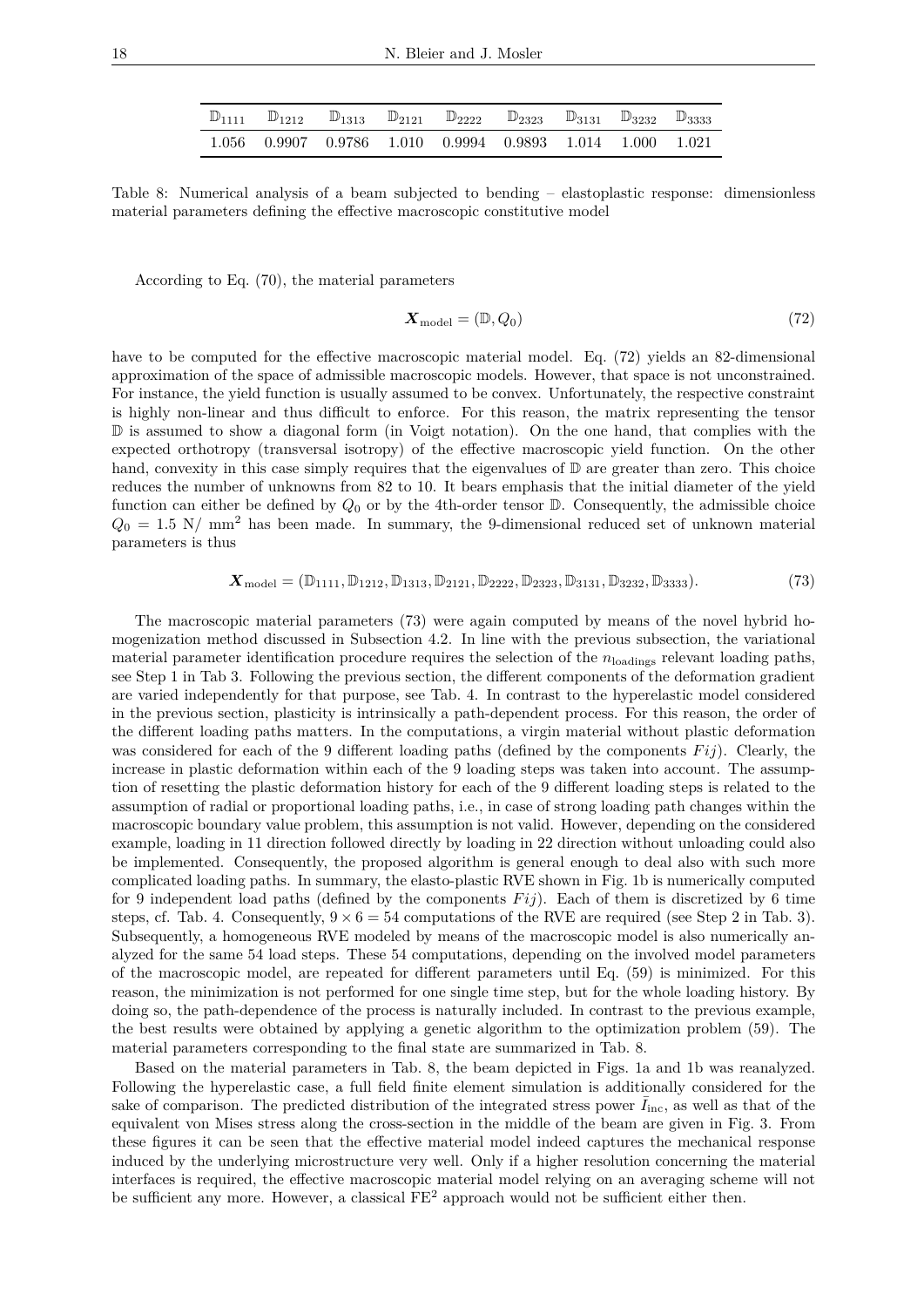

Figure 3: Numerical analysis of a beam subjected to bending – elastoplastic response: a) distribution of the integrated stress power  $I_{\text{inc}}$  along the cross-section in the middle of the beam through the inclusions; b) distribution of the equivalent von Mises stress along in the cross-section the middle of the beam through the inclusions; the solid lines correspond to the full field finite element simulation, while the dashed line is associated with the novel hybrid homogenization method

## **6 Conclusions**

A novel hybrid homogenization method was proposed in the present paper. The backbone of this approach is a variationally consistent description of the constitutive models for the microscale as well as for the macroscale. This description defines all state variables naturally as energy minimizers of an incrementally defined energy potential. Furthermore, it suggests the canonical principle of energy equivalence for coupling the different scales. Since a classical FE<sup>2</sup> approach of this variationally consistent scale bridging is numerically very extensive, an efficient approximation was advocated. This approximation crucially depends on the overriding minimization principle governing every aspect of the multiscale problem. To be more precise, Ritz's method was used as an approximation. By doing so, the material parameters defining an effective macroscopic material model capturing the underlying microstructure could be efficiently computed. The only difficulty related to the presented algorithm is the choice of a suitable material model describing all relevant features of the microscale. However, the variational scale bridging principle provides some guidance for this. To be more explicit, model 2 is better than model 1 if, and only if, the respective energy is lower. Comparisons between the results predicted by the novel hybrid homogenization method and full field finite element simulations clearly showed that the novel method is indeed very promising.

## **Acknowledgement**

Financial support from the German Research Foundation (DFG) via SFB 986 (M<sup>3</sup>), project A5, is gratefully acknowledged.

### **References**

- [1] H. P. Feigenbaum and Y. F. Dafalias. Directional distortional hardening in metal plasticity within thermodynamics. *Int. J. Solids Struct.*, 44:7526–7542, 2007.
- [2] S. Nemat-Nasser and M. Hori. *Micromechanics: Overall properties of heterogeneous materials*. Elsevier, 1999.
- [3] S. Li and G. Wang. *Micromechanics and Nanomechanics*. World Scientific, 2008.
- [4] T.I. Zhodi and P. Wriggers. *Introduction to Computational Micromechanics*. Springer, Berlin, 2005.
- [5] C. Miehe. Strain-driven homogenization of inelastic microstructures and composites based on an incremental variational formulation. *International Journal for Numerical Methods in Engineering*, 55:1285–1322, 2002.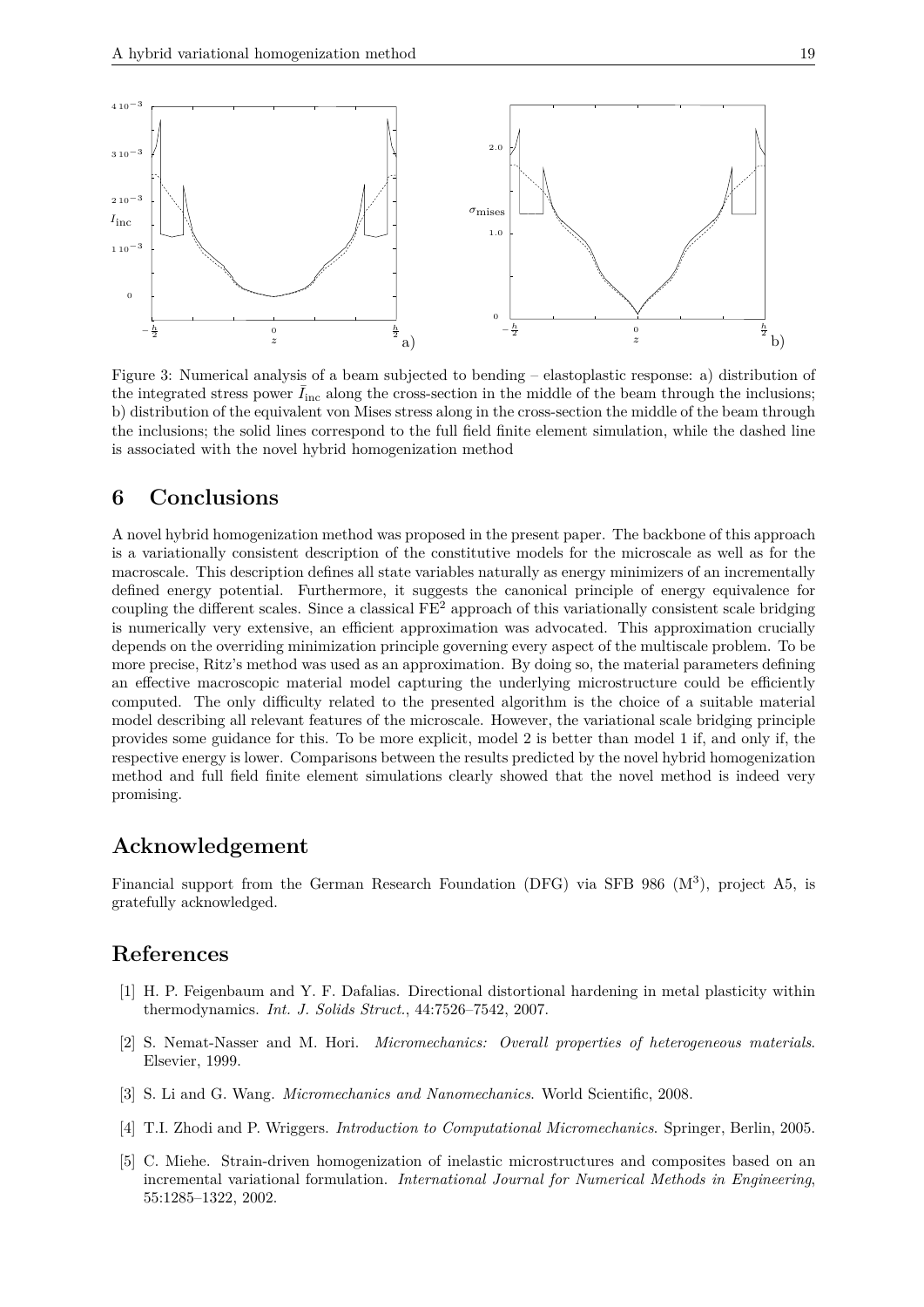- [6] C. Miehe, J. Schotte, and M. Lambrecht. Homogenization of inelastic solid materials at finite strains based on incremental minimization principles. application to the texture analysis of polycrystals. *Journal of the Mechanics and Physics of Solids*, 50(10):2123–2167, 2002.
- [7] Z. Yuan and J. Fish. Toward realization of computational homogenization in practice. *International Journal for Numerical Methods in Engineering*, 73(3):361–380, 2008.
- [8] J.D. Eshelby. The determination of the elastic field of an ellipsoidal inclusion. *Proceedings of the Royal Society A*, 241:376–396, 1957.
- [9] J.D. Eshelby. The elastic field outside an ellipsoidal inclusion. *Proceedings of the Royal Society*, 252:561–569, 1959.
- [10] B. Budiansky. On the elastic moduli of some heterogeneous materials. *Journal of the Mechanics and Physics of Solids*, 13:223–227, 1965.
- [11] R. Hill. A self-consistent mechanics of elastoplastic polycrystals. *Journal of the Mechanics and Physics of Solids*, 13:213–222, 1965.
- [12] K. Tanaka and T. Mori. Note on volume integrals of the elastic field around an ellipsoidal inclusion. *Journal of Elasticity*, 2:199–200, 1972.
- [13] R.A. Lebensohn and C.N. Tome. A selfconsistent approach for the simulation of plastic deformation and texture development of polycrystals: application to zirconium alloys. *Acta Metallurgica et Materialia*, 41:2611–2624, 1993.
- [14] P.M. Suquet. Local and global aspects in the mathematical theory of plasticity. In A. Sawczuck and G. Bianchi, editors, *Plasticity Today: Modelling, Methods and Applications*, pages 279–310. Elsevier Applied Science Publishers, London, 1985.
- [15] J. Guedes and N. Kikuchi. Preprocessing and postprocessing for materials based on the homogenization method with adaptive finite element methods. *Computer Methods in Applied Mechanics and Engineering*, 83(2):143–198, 1990.
- [16] J. Michel and P. Suquet. Nonuniform transformation field analysis. *International Journal of Solids and Structures*, 40:6937–6955, 2003.
- [17] M. Ortiz and L. Stainier. The variational formulation of viscoplastic constitutive updates. *Computer Methods in Applied Mechanics and Engineering*, 171:419–444, 1999.
- [18] C. Carstensen, K. Hackl, and A. Mielke. Non-convex potentials and microstructures in finite-strain plasticity. *Proc. R. Soc. Lond. A*, 458:299—-317, 2002.
- [19] H. Petryk. Incremental energy minimization in dissipative solids. *Comptes Rendus Mecanique*, 331(7):469–474, 2003.
- [20] J. Mosler and O.T. Bruhns. On the implementation of rate-independent standard dissipative solids at finite strain – variational constitutive updates. *Computer Methods in Applied Mechanics and Engineering*, 9–12:417–429, 2009.
- [21] J. Mosler and O.T. Bruhns. Towards variational constitutive updates for non-associative plasticity models at finite strain: models based on a volumetric-deviatoric split. *International Journal of Solids and Structures*, 46:1676–1684, 2009.
- [22] N. Bleier and J. Mosler. Efficient variational constitutive updates by means of a novel parameterization of the flow rule. *International Journal for Numerical Methods in Engineering*, 2011. in press.
- [23] L. Brassart, L. Stainier, I. Doghri, and L. Delannay. A variational formulation for the incremental homogenization of elasto-plastic composites. *Journal of the Mechanics and Physics of Solids*, 59(12):2455–2475, 2011.
- [24] S. Graff, W. Brocks, and D. Steglich. Yielding of magnesium: From single crystal to polycrystalline aggregates. *International Journal of Plasticity*, 23(12):1957–1978, 2007.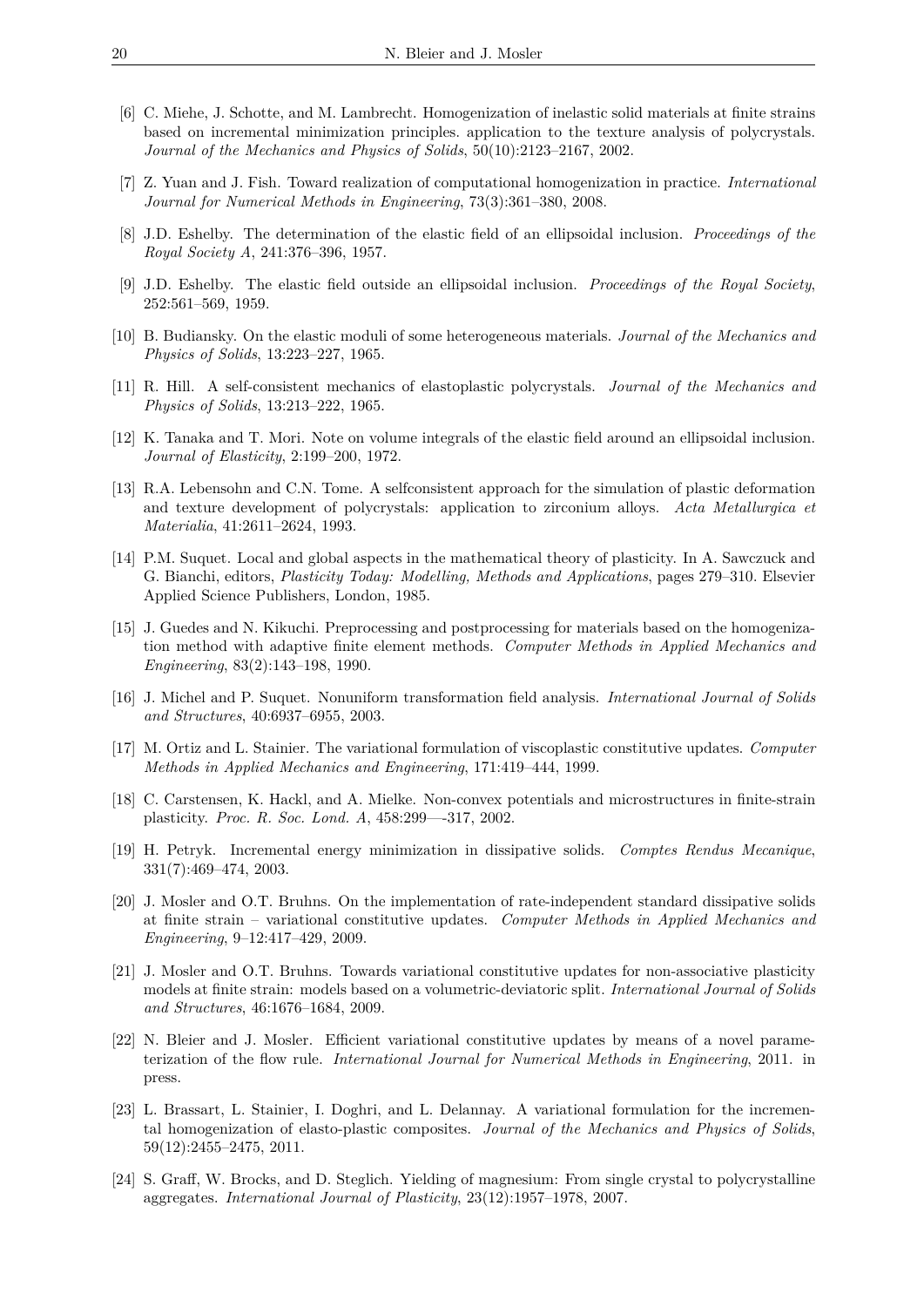- [25] B. Plunkett, R.A. Lebensohn, O. Cazacu, and F. Barlat. Anisotropic yield function of hexagonal materials taking into account texture development and anisotropic hardening. *Acta Materialia*, 54(16):4159–4169, 2006.
- [26] I. Scheider. Derivation of separation laws for cohesive models in the course of ductile fracture. *Engineering Fracture Mechanics*, 76(10):1450–1459, 2009.
- [27] R. W. Ogden, G. Saccomandi, and I. Sgura. Fitting hyperelastic models to experimental data. *Computational Mechanics*, 34:484–502, 2004.
- [28] S. Avril, M. Bonnet, A.-S. Bretelle, M. Grediac, F. Hild, P. Ienny, F. Latourte, D. Lemosse, S. Pagano, E. Pagnacco, and F. Pierron. Overview of identification methods of mechanical parameters based on full-field measurements. *Experimental Mechanics M.*, 48(4):381–402, 2008.
- [29] B. Halphen and Q.S. Nguyen. Sur les matériaux standards généralisés. *J. Méchanique*, 14:39–63, 1975.
- [30] J. Mosler. Variationally consistent modeling of finite strain plasticity theory with non-linear kinematic hardening. *Computer Methods in Applied Mechanics and Engineering*, 199:2753–2764, 2010.
- [31] J. Mandel. *Plasticité Classique et Viscoplasticité*. Cours and Lectures au CISM No. 97. International Center for Mechanical Sciences, Springer-Verlag, New York, 1972.
- [32] J. Lemaitre. A continuous damage mechanics model for ductile fracture. *J. Eng. Mat. Techn.*, 107:83–89, 1985.
- [33] M. Homayonifar and J. Mosler. On the coupling of plastic slip and deformation-induced twinning in magnesium: A variationally consistent approach based on energy minimization. *International Journal of Plasticity*, 27:983–1003, 2011.
- [34] M. Homayonifar and J. Mosler. Efficient modeling of microstructure evolution in magnesium by energy minimization. *International Journal of Plasticity*, 2011. in press, DOI: 10.1016/j.ijplas.2011.05.011.
- [35] Q. Yang, L. Stainier, and M. Ortiz. A variational formulation of the coupled thermo-mechanical boundary-value problem for general dissipative solids. *Journal of the Mechanics and Physics of Solids*, 54:401–424, 2006.
- [36] M. Canadija and J. Mosler. On the thermomechanical coupling in finite strain plasticity theory with non-linear kinematic hardening by means of incremental energy minimization. *International Journal of Solids and Structures*, 48:1120–1129, 2011.
- [37] M. Ortiz and E. A. Repetto. Nonconvex energy minimization and dislocation structures in ductile single crystals. *Journal of the Mechanics and Physics of Solids*, 47:397–462, 1999.
- [38] S. Aubry, M. Fago, and M. Ortiz. A constrained sequential-lamination algorithm for the simulation of sub-grid microstructure in martensitic materials. *Computer Methods in Applied Mechanics and Engineering*, 192:2823–2843, 2003.
- [39] B. L. Hansen, C. A. Bronkhorst, and M. Ortiz. Dislocation subgrain structure and modeling the plastic hardening of metallic single crystals. *Modelling and Simulation in Materials Science and Engineering*, 18:1–42, 2010.
- [40] C. Miehe, F. Welschinger, and M. Hofacker. Thermodynamically consistent phase-field models of fracture: Variational principles and multi-field FE implementations. *International Journal for Numerical Methods in Engineering*, 83(10):1273–1311, 2010.
- [41] C. Miehe. A multi-field incremental variational framework for gradient-extended standard dissipative solids. *Journal of the Mechanics and Physics of Solids*, 59(4):898–923, 2011.
- [42] E. H. Lee and D. T. Liu. Finite strain elastic-plastic theory with application to plane-wave analysis. *Applied Physics*, 38:19–27, 1967.
- [43] E. H. Lee. Elastic-plastic deformations at finite strains. *ASME, Journal of Applied Mechanics*, 36:1–6, 1969.